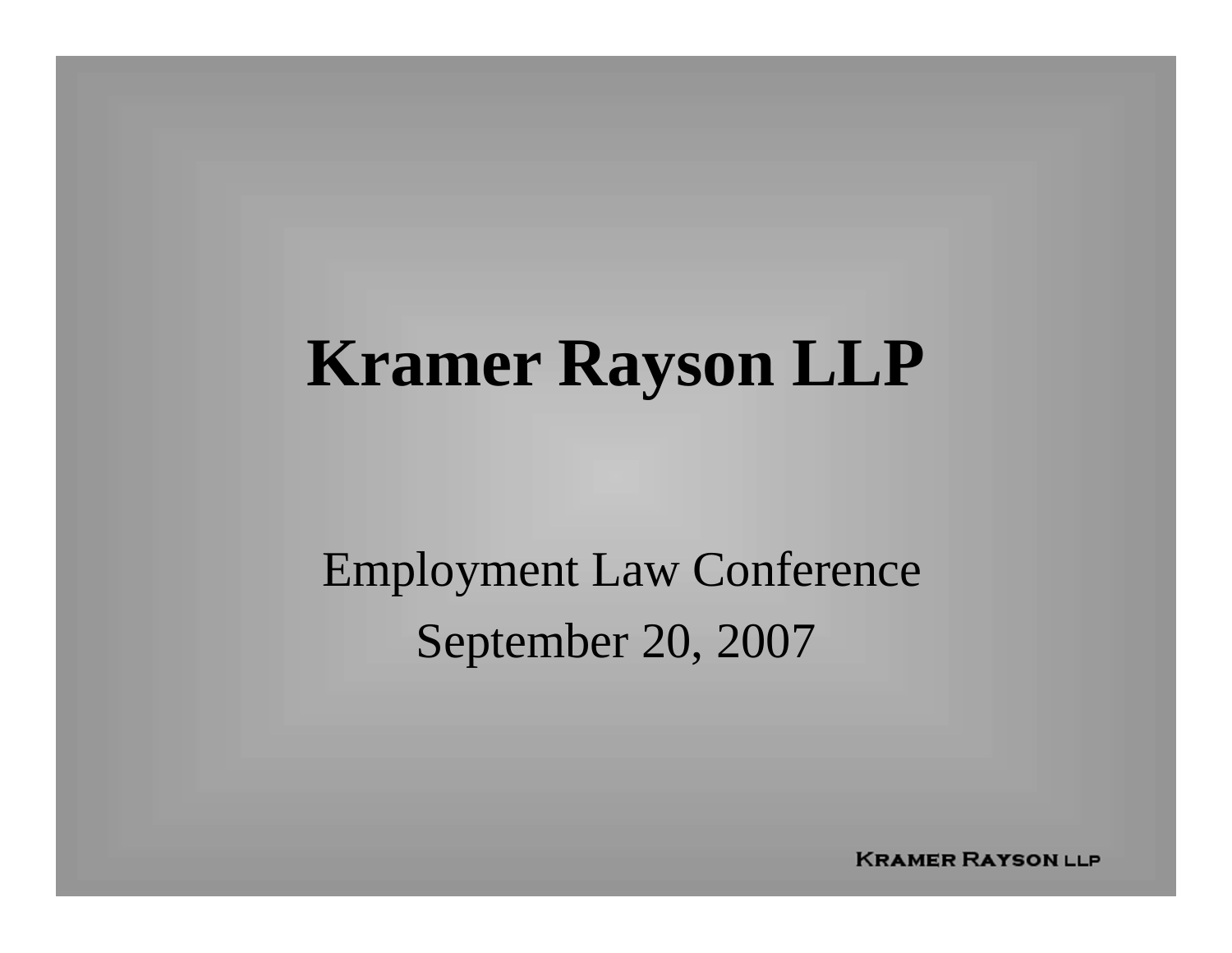## Managing the Employee Who Is Absent

**Edward G. Phillips, Esq. Kramer Rayson LLP Phone: (865) 525-5134 email: ephillips@kramer-rayson.com website: kramer-rayson.com**

**KRAMER RAYSON LLP**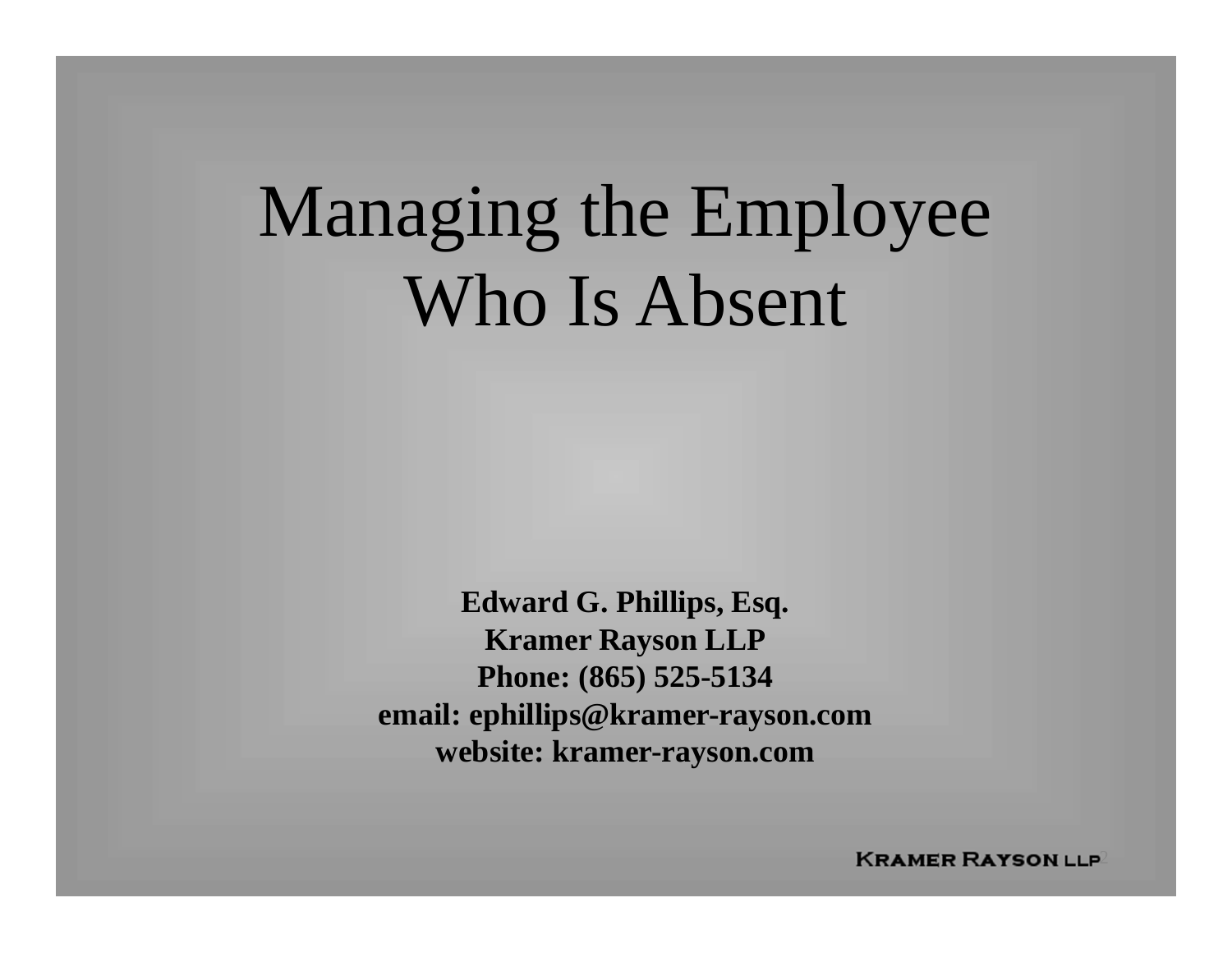## **FMLA Is An HR Migraine**

- FMLA concerns top the lists of HR professional concerns. Why?
- Regulations are confusing, and difficult to administer.
- FMLA leaves intersect frequently with ER obligations under disability, workers' compensation and Tennessee parental leave laws.
- Some (you know the ones) take advantage of FMLA to shield absenteeism.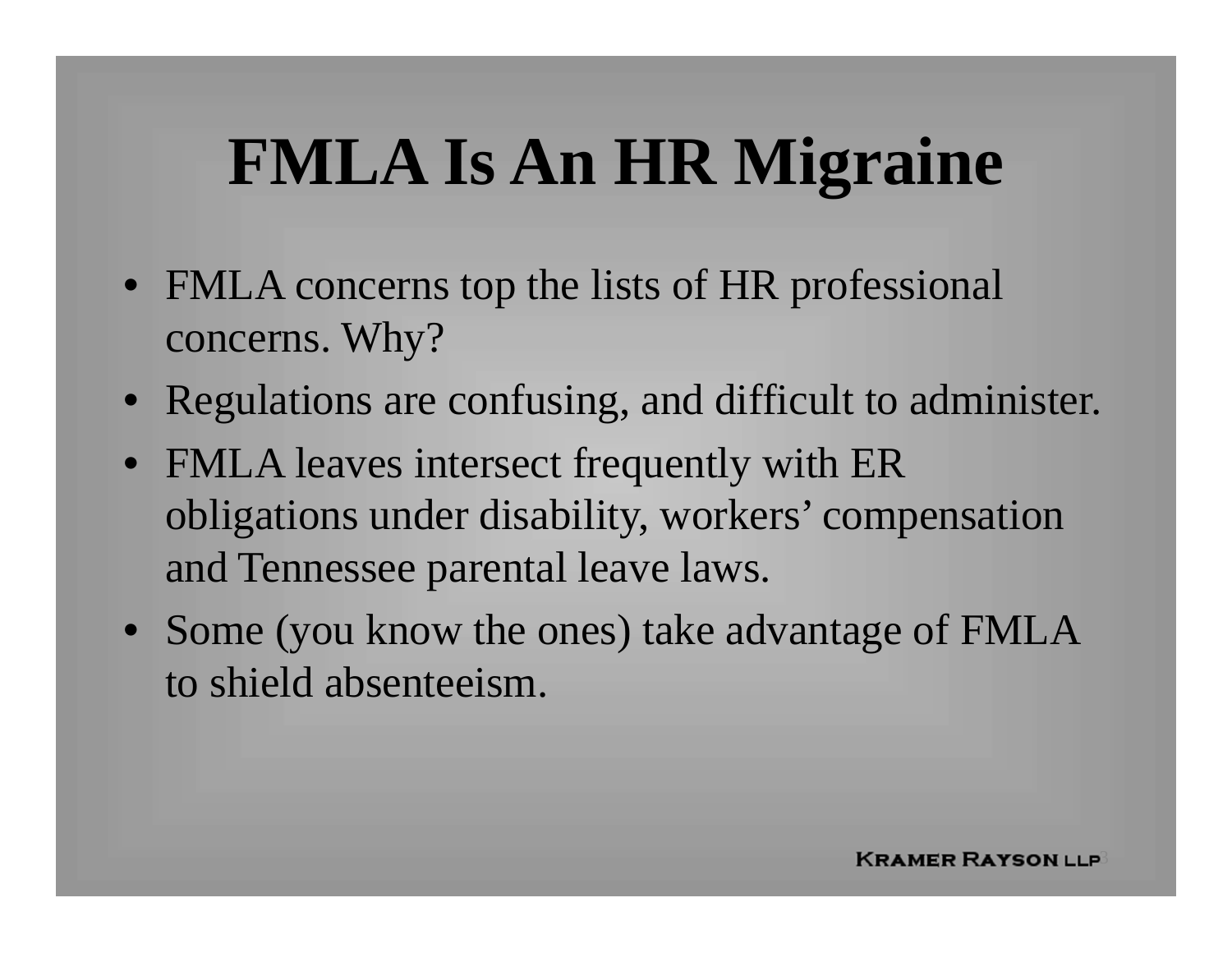# **The Bad News: No Relief Appears in Sight**

- The law, passed in 1993, is firmly entrenched.
- Attempts to clarify existing regulations or roll back entitlements have fallen on deaf ears.
- Attempts are being made in Congress to broaden its scope – even make it paid leave.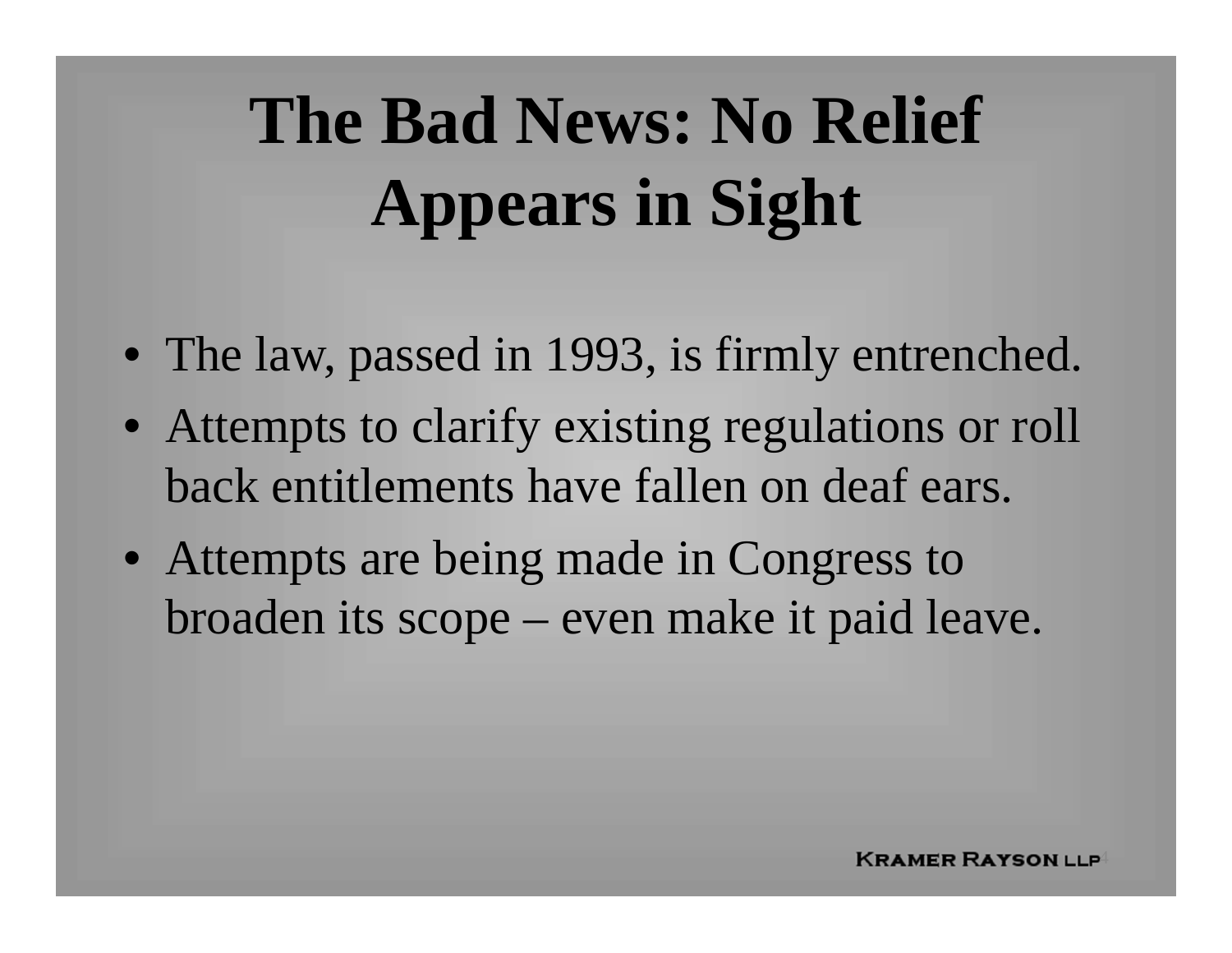#### **The Good News:**

Employers that create systems for **identifying, designating and tracking** FMLA leaves are not powerless.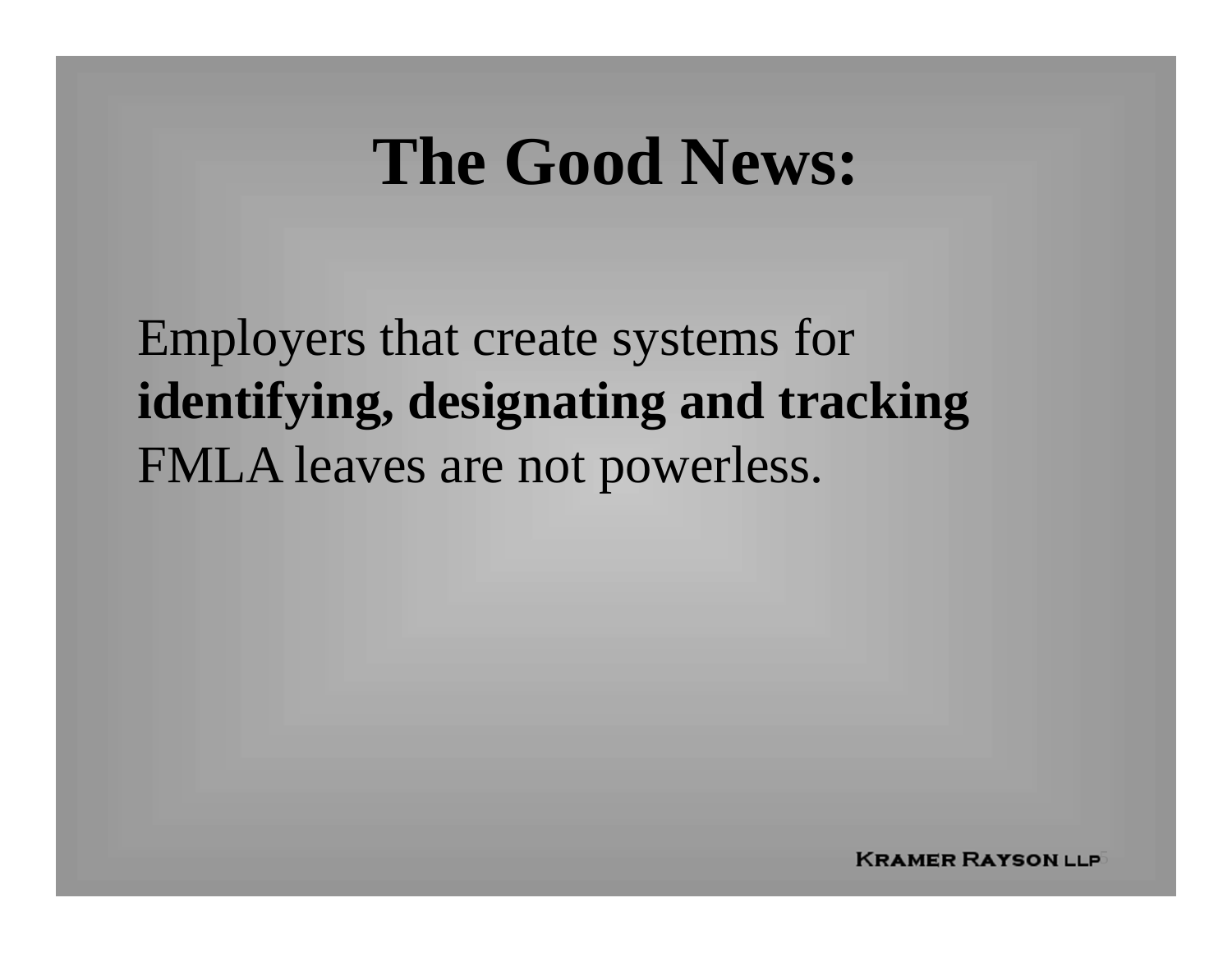#### **When Employee is Covered By FMLA**

- Employee has been employed by employer at least 12 months.
	- Temporary service counts.
	- Need not be consecutive.
- Employee must have worked 1250 hours in previous 12 months.
- Employee must work at worksite with 50 or more employees.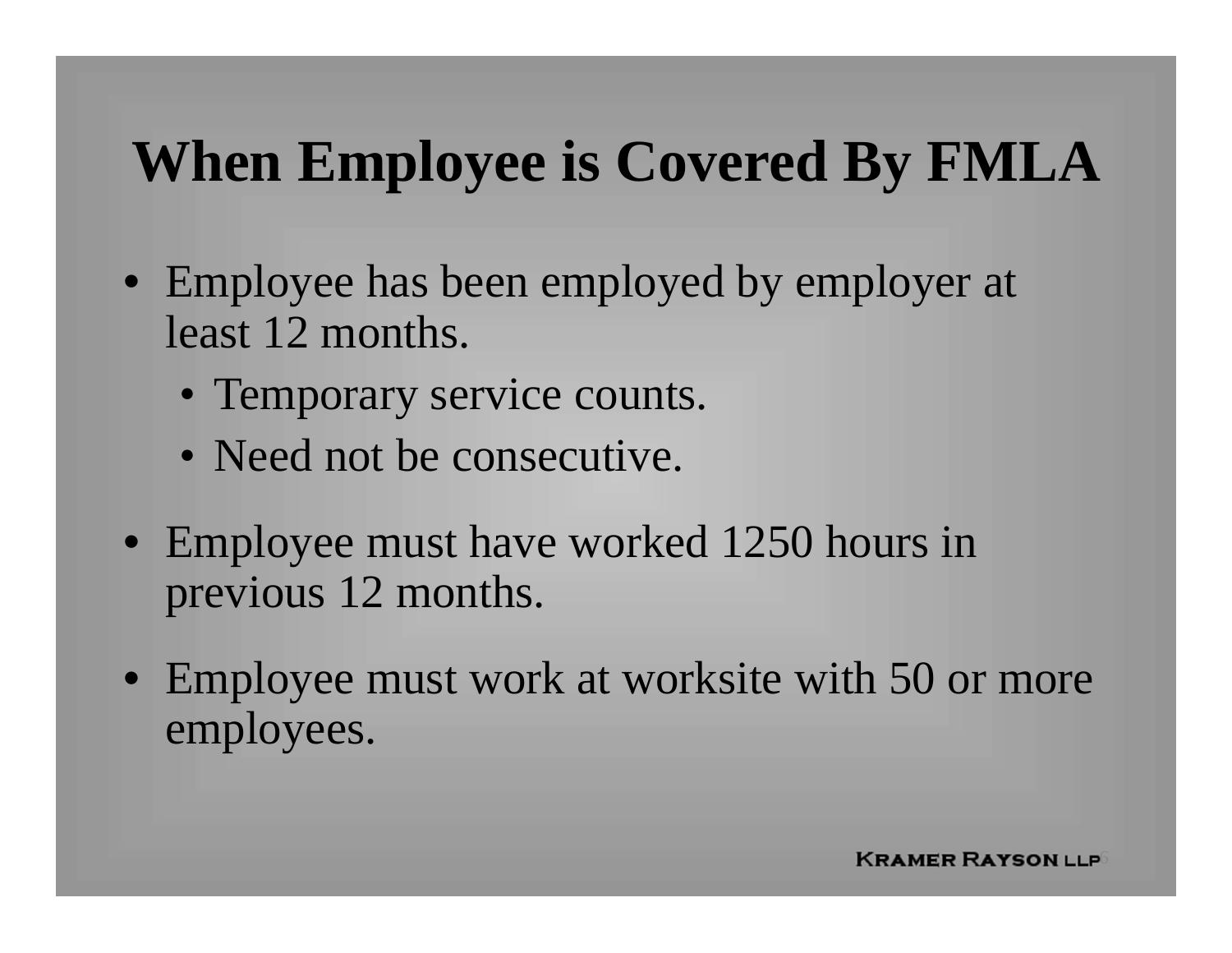#### **FMLA Eligibility: Beware of Mistakes, Estoppel and Waiver**

- FMLA regulations provide employer who mistakenly confirms FMLA eligibility "may not subsequently challenge eligibility."
- *Sorrell v. Rinker Materials Corp*., 395 F.3d 332  $(6<sup>th</sup> Cir. 2005)$  (applied estoppel where employer approved leave and then reneged).
- *Mutchler v Dunlop Memorial Hospital*, 485 F.3d 854 (6<sup>th</sup> Cir. 2007) (no estoppel where employer wrongly assumed plaintiff was eligible but then corrected itself before second leave; **regulation of dubious enforceability**).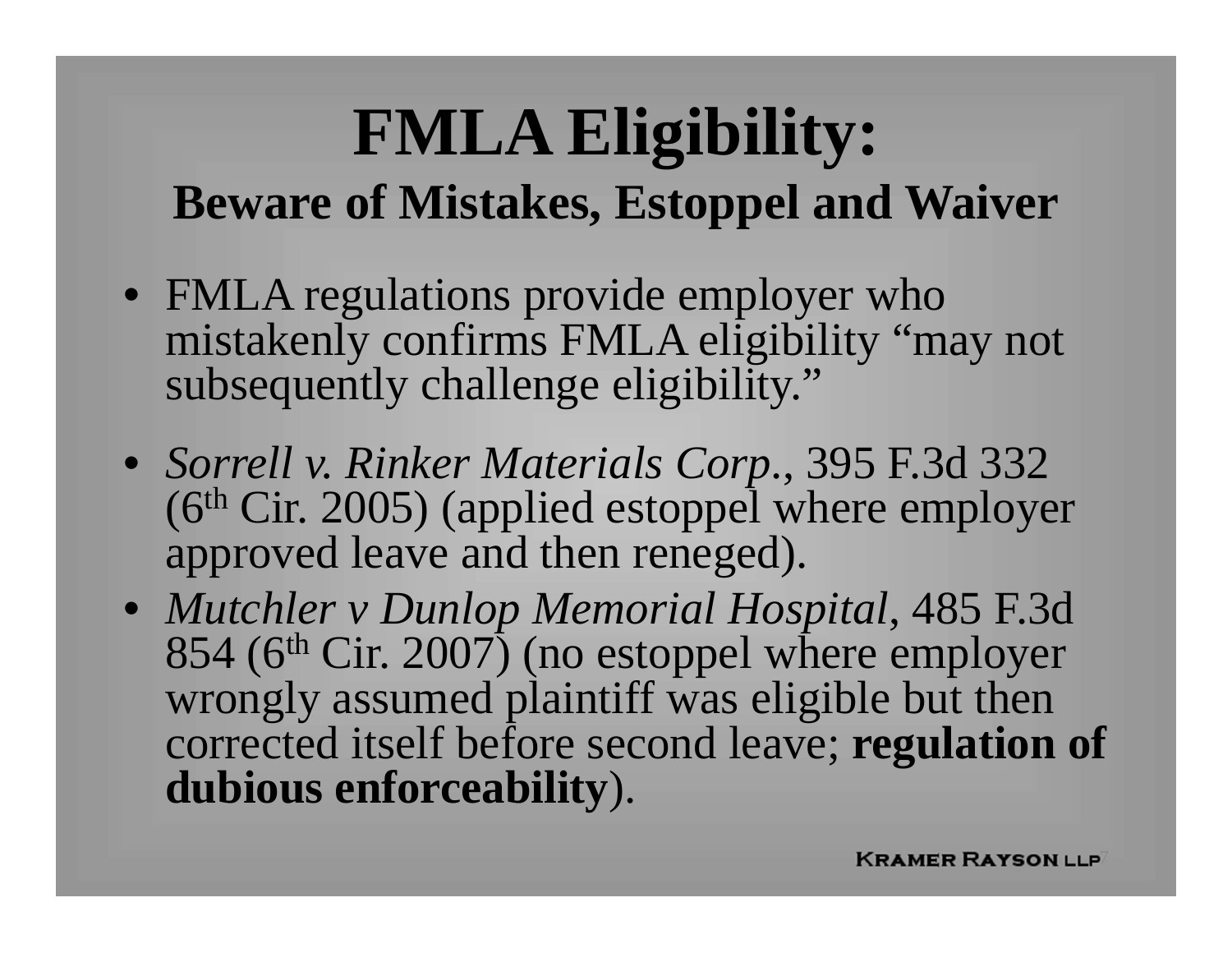#### **For What Reasons?**

- The *birth* of a child, and newborn care;
- Placement with employee of child for *adoption* or foster care;
- Employee's *serious health condition* that renders the employee unable to perform essential functions; and
- Care of spouse, child or parent with *serious health condition.*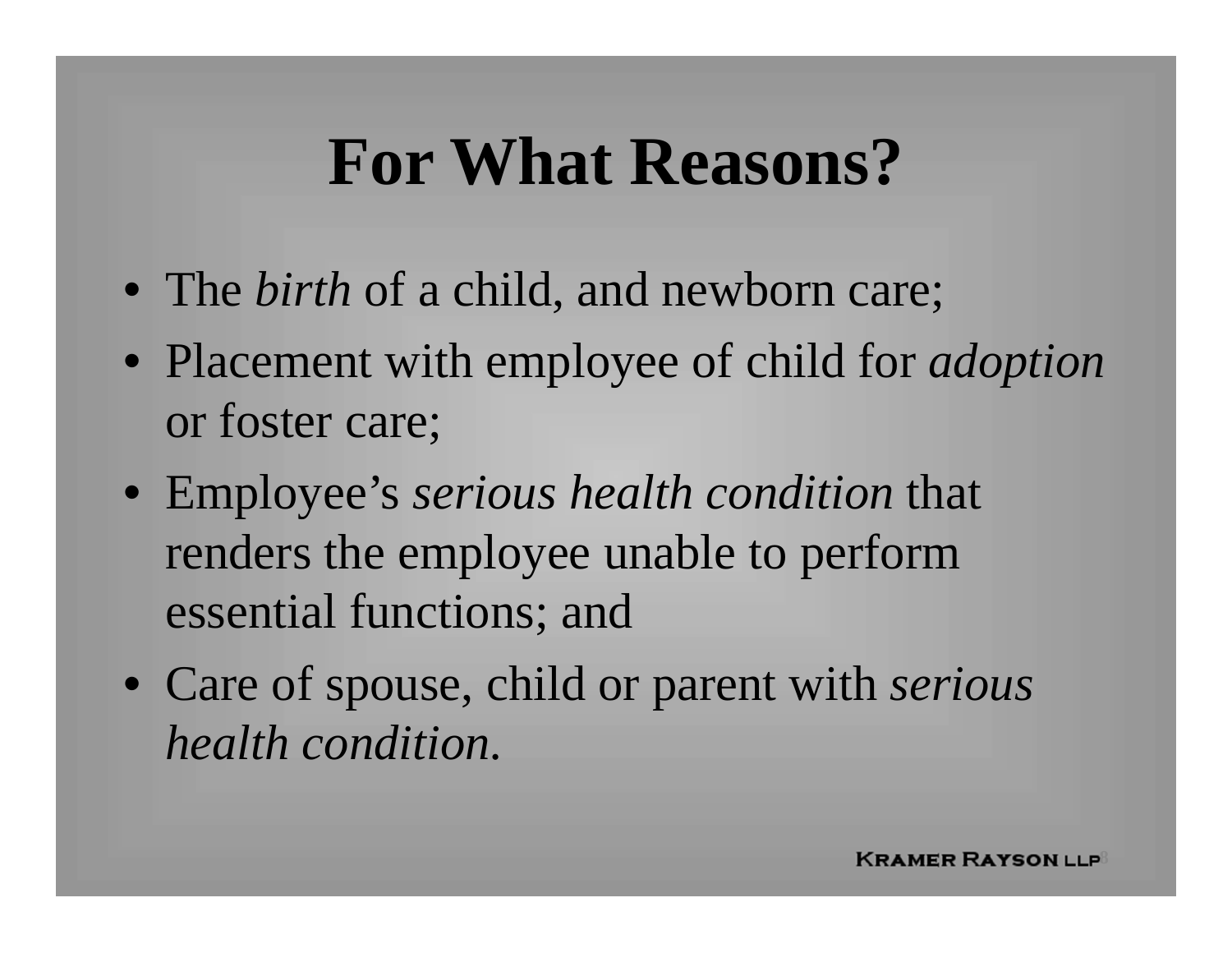## **What is an FMLA "Serious Health Condition"**

- **Overnight hospitalization** plus follow up incapacity or treatment.
- **More than 3 days** incapacity plus **2 doctor visits.**
- **More than 3 days** incapacity plus **1 doctor visit** and **continuing treatment** (prescription or therapy).
- Any incapacity for **pregnancy**/pre-natal care.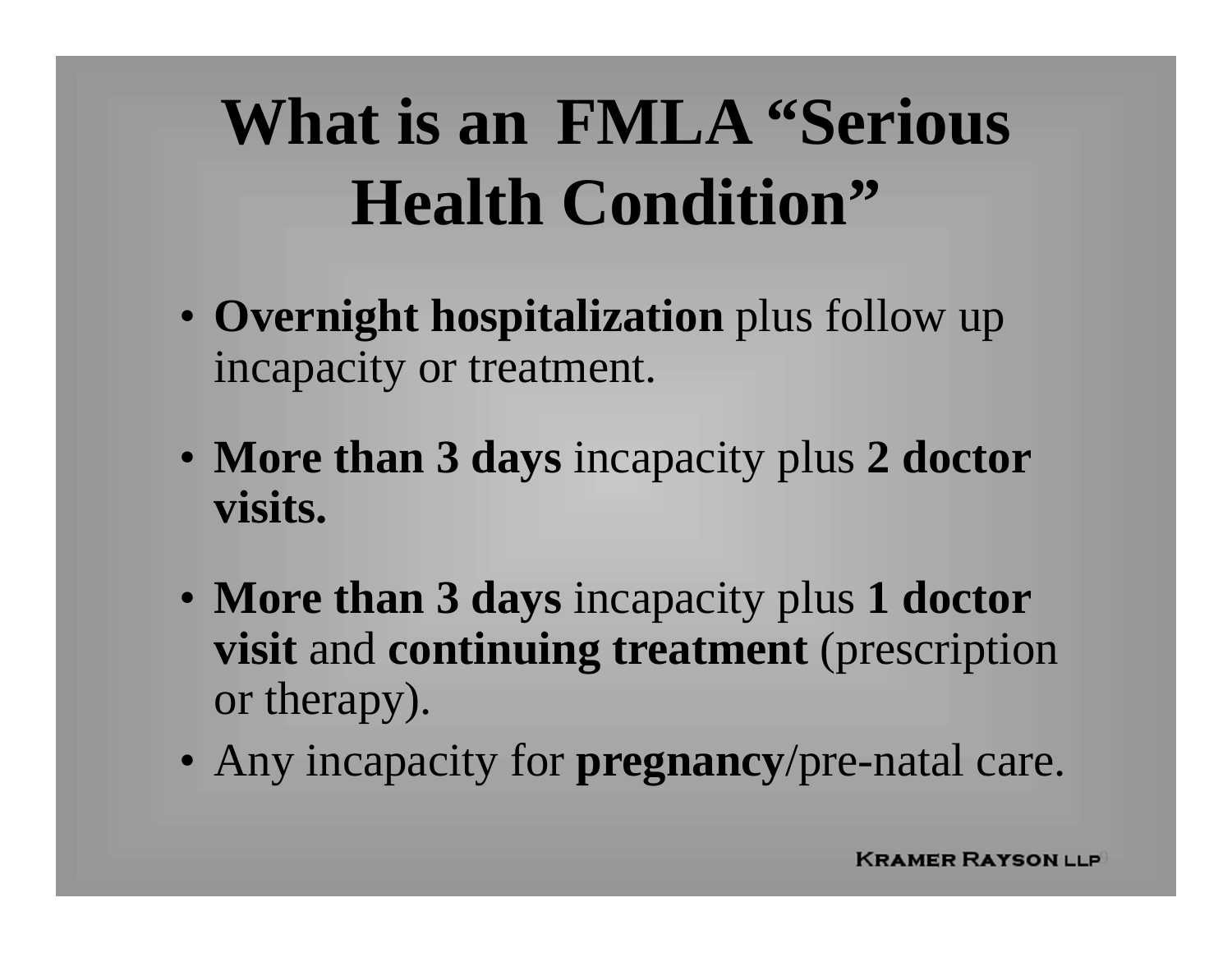#### **What is an FMLA "Serious Health Condition" ) (continued)**

- Any incapacity from "**chronic serious health condition**" requiring periodic treatment, episodic absences, e.g., asthma, diabetes.
- Any period of incapacity from "**long term serious condition**," e.g. Alzheimer's, AIDS, cancer.
- NOT colds, the flu, headaches, routine dental care, upset stomach (unless "complications arise").

KRAMER RAYSON LLP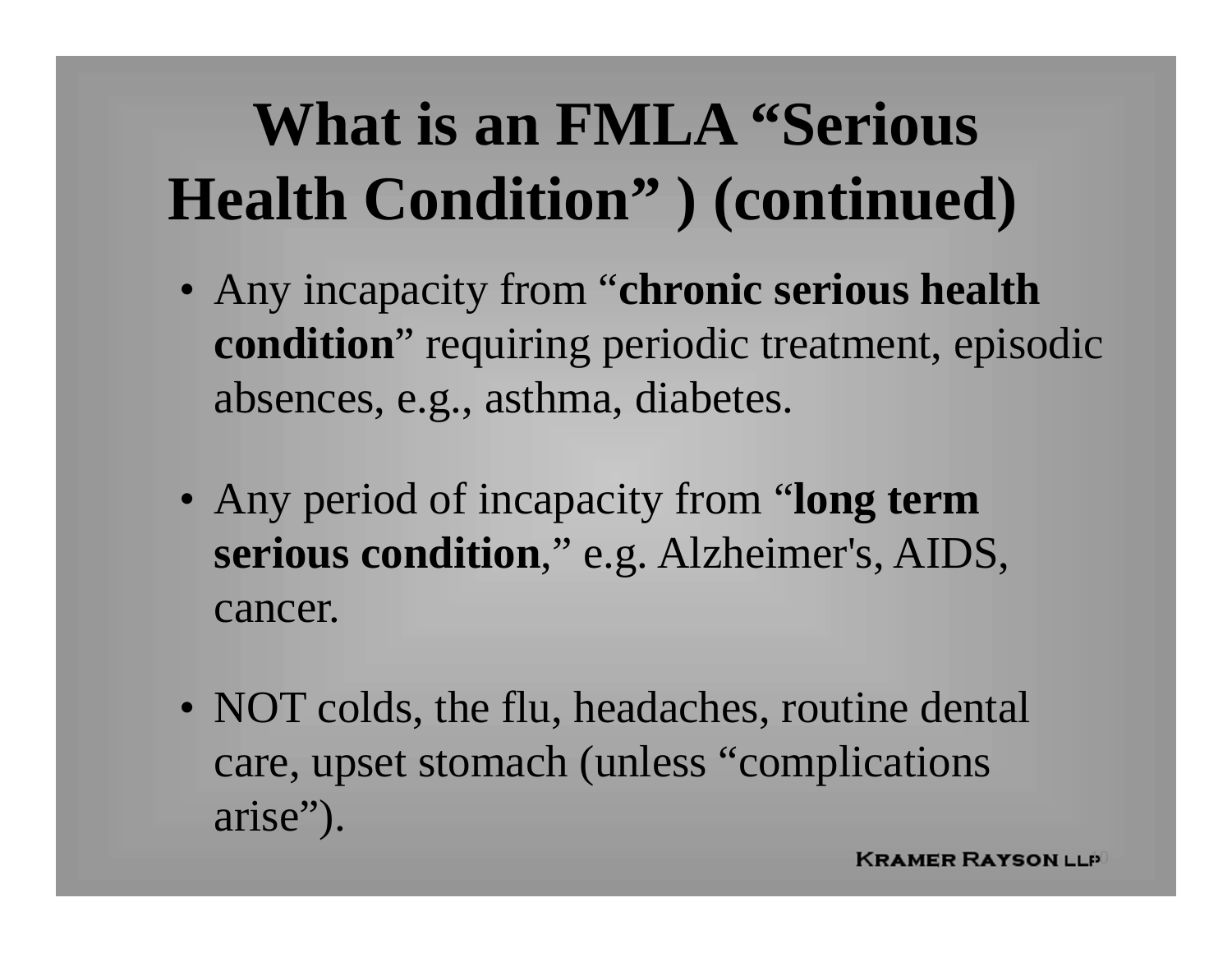#### **How Much Leave?**

- Twelve work weeks of leave during any 12 month period.
- Each time employee takes FMLA leave, the remaining leave entitlement is the balance of 12 weeks not used during the immediately preceding 12 months.
- We **strongly recommend choosing** your "twelve month period" - - **rolling twelve months** is most employer-friendly - - and applying it uniformly.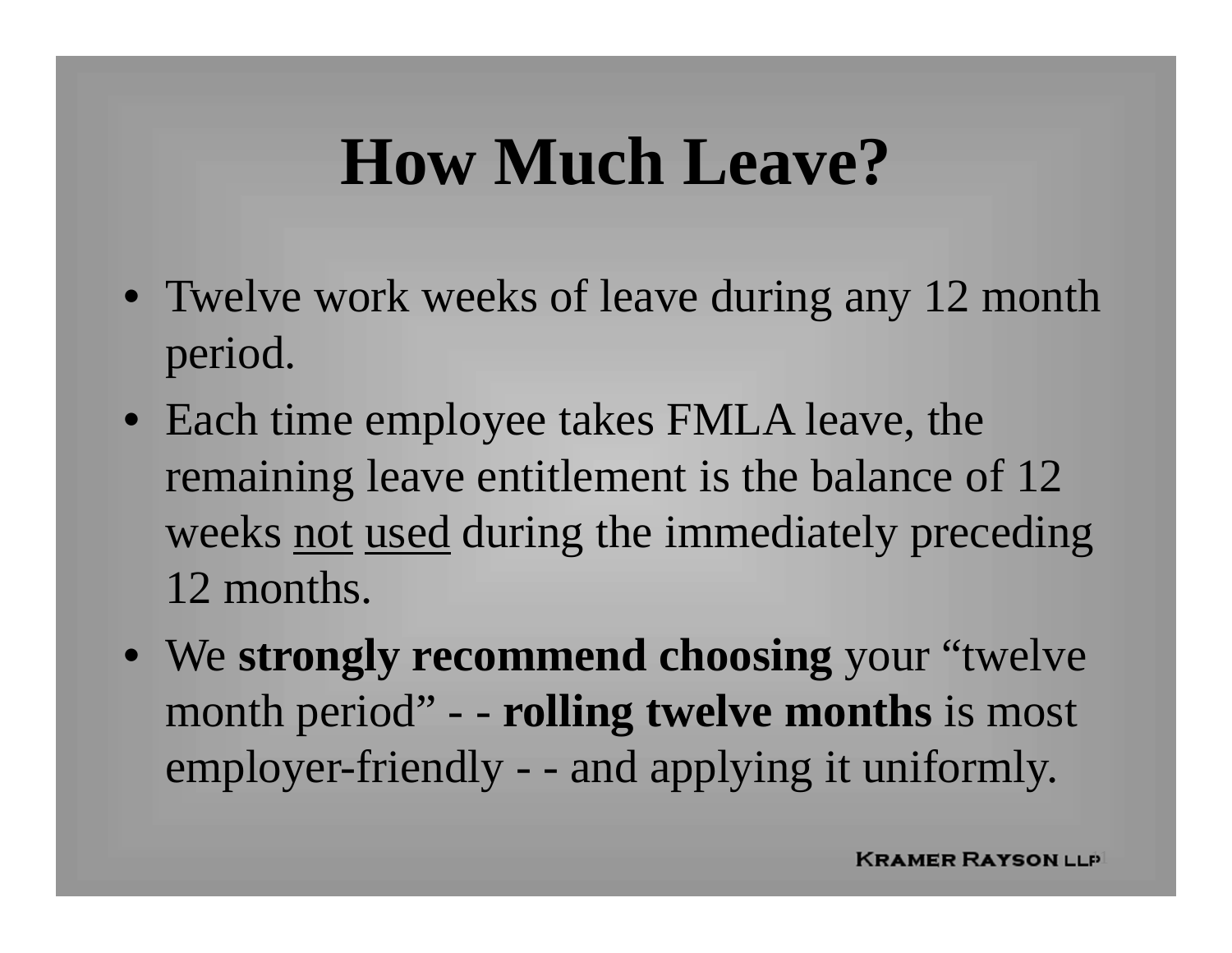## **Medical Certification**

- **Always** insist on employee providing completed medical certification.
- Use DOL Form WH-380.
- Employee's medical certification controls both serious health condition and leave duration.
- Employee has **15 days** to return certification. If incomplete, you **must** give opportunity to cure.
	- • *Killian v. Yorozu Automotive Tennessee*, 454 F.3d 549 (6th Cir. 2006) (employer's policy imposing shorter limits on extended leave requests was unlawful interference).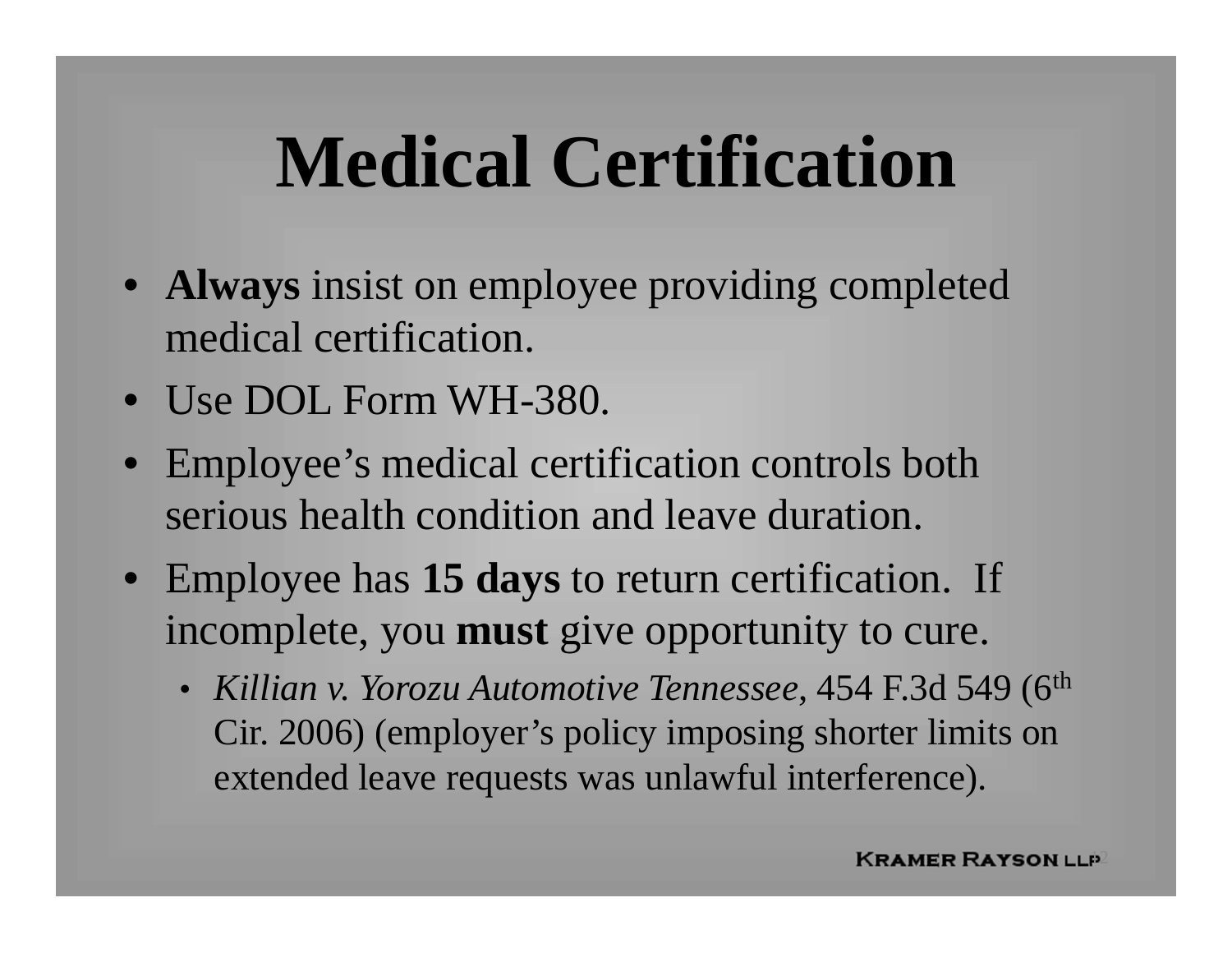## **FMLA Fitness for Duty Certification**

- **Must** have uniform policy requiring medical certification upon return to work.
	- *Saroli v. Automation & Modular Components, Inc.*, 405 F.3d 446 (6<sup>th</sup> Cir. 2005) (finding employer's verbal demand for fitness for duty statement only when new mom tried to return to work violated FMLA).
- Should **always** be required prior to or upon return.
- Unfortunately, certification need only be simple statement of employee's ability to return.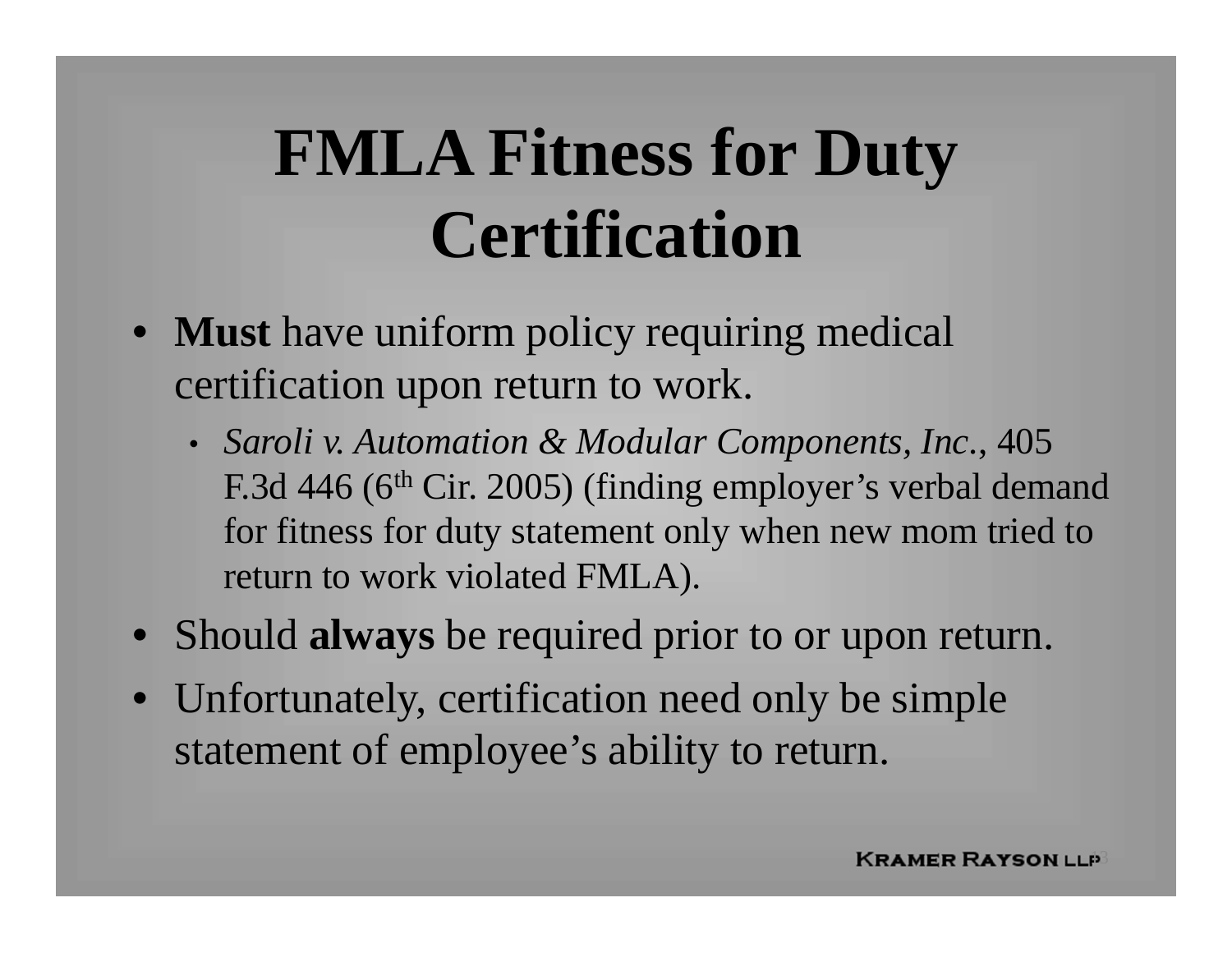#### **FMLA-ADA Interplay and Return-to-Work**

- Give employee greatest benefit under the two laws.
- Simple fitness-for-duty certification gets employee back into his or her job under FMLA, even with restrictions.
- If employee can't perform essential functions, further medical examination can be required **after** the employee is returned to work.
	- *Brumbalough v. Camelot Care Centers, Inc.,* 427 F.3d 996 (6th Cir. 2005).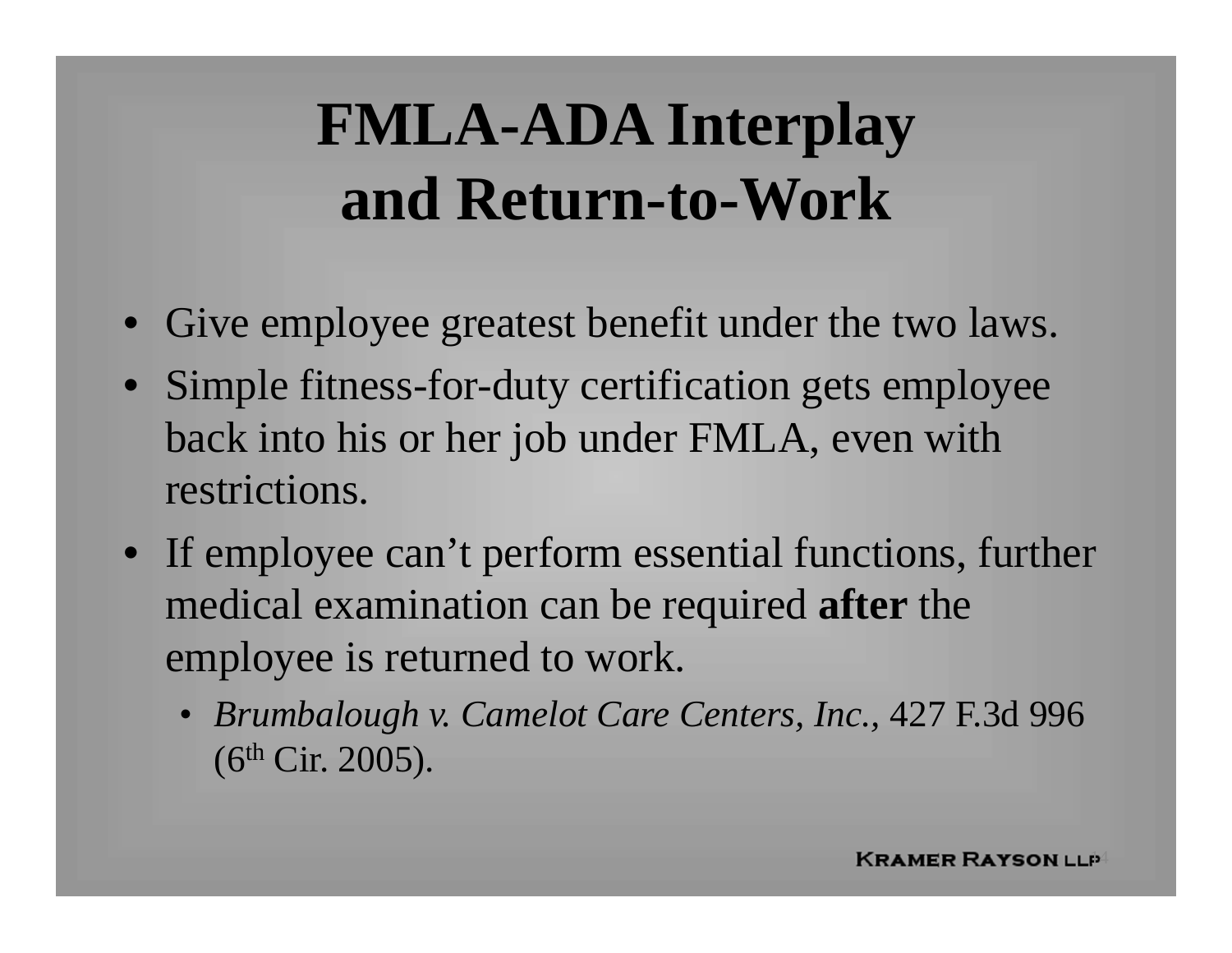# **Ten Tips to Navigate the Treacherous FMLA Waters**

**KRAMER RAYSON LLP**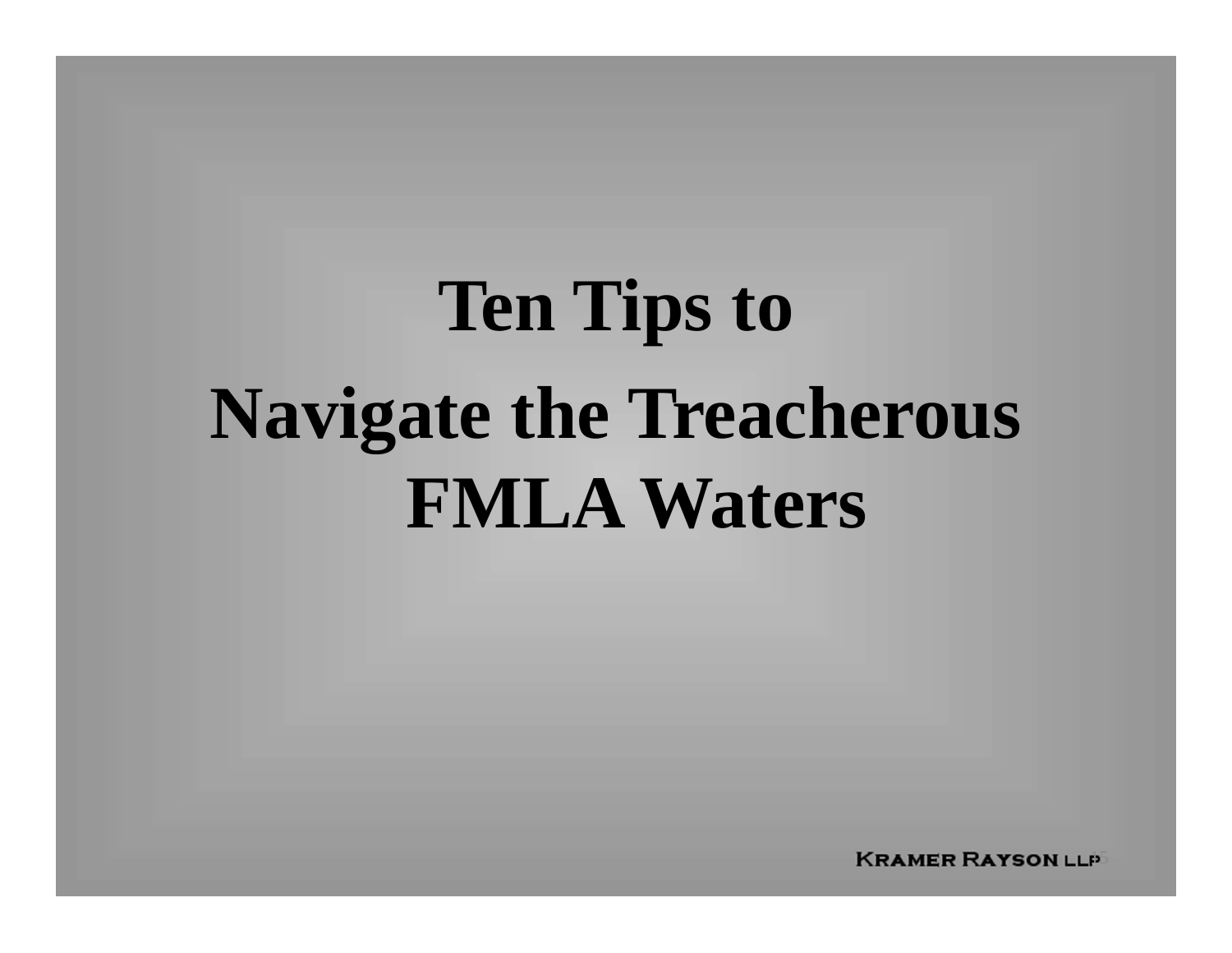# **1. Update and Evaluate Your Policies Regularly**

- If you have an employee handbook it **must** have an FMLA policy (if you have a location with 50 employees).
- If you have none, you **must** include it with any other written policy documentation.
- Policy **should closely track** FMLA regulations.
- Set your "twelve month period," establish requirement for medical certifications and for return to work certifications.
- Get employees to **acknowledge receipt.**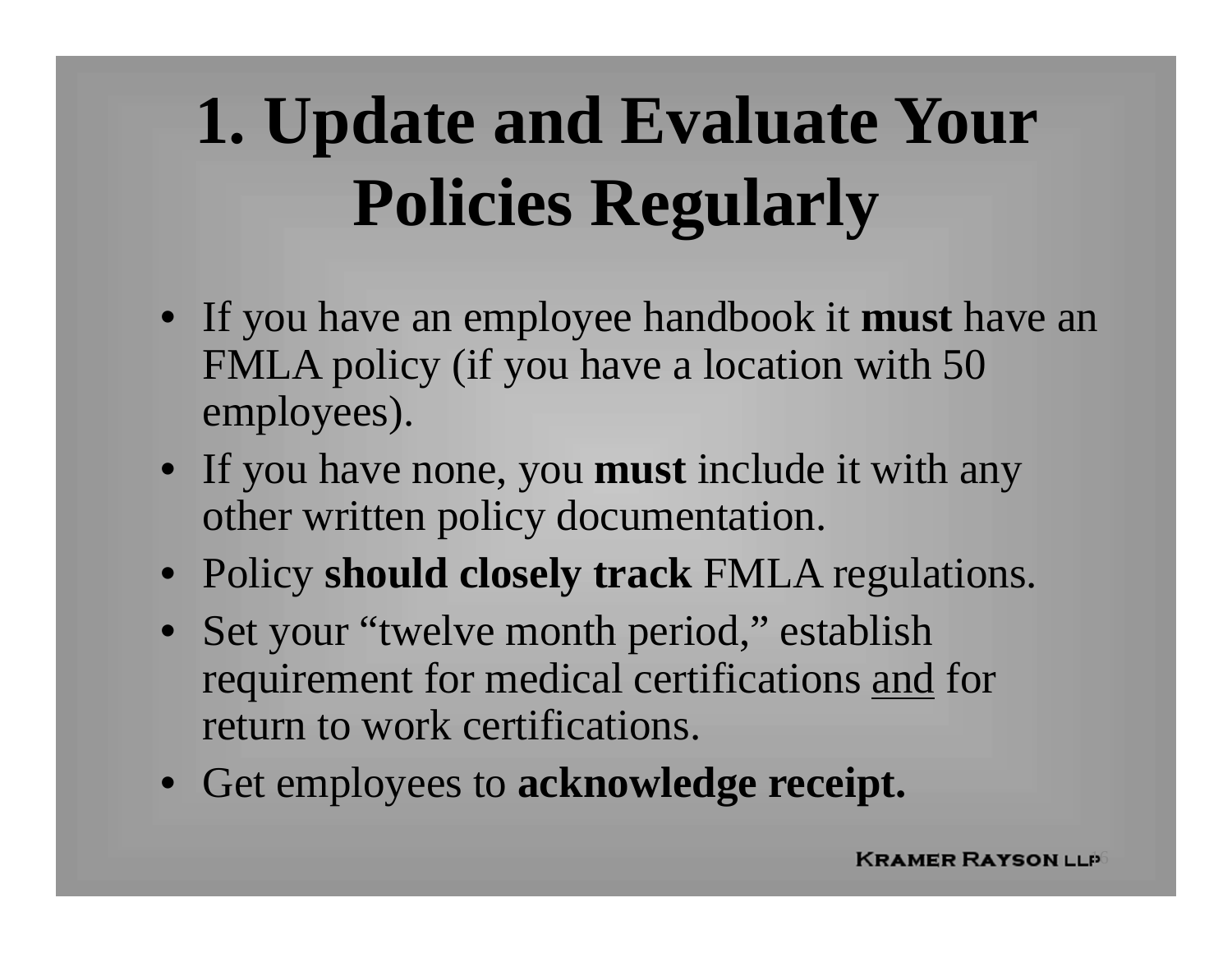#### **Update and Evaluate Your Policies Regularly**

- Display the poster (WH 1420).
- $\bullet$  Use DOL forms:
	- Certification of health care provider ("CFH") (WH 380)
	- Response to request for leave (WH 381)
- You can insist **on strict compliance** with the 15 days to provide health care certification **if** you properly communicate it.
	- *Frazier v. Honda of Am. Mfg., Inc.*, 431 F.3d 563 (6th Cir. 2005) (CFH submitted **one day late** was untimely - discharge upheld).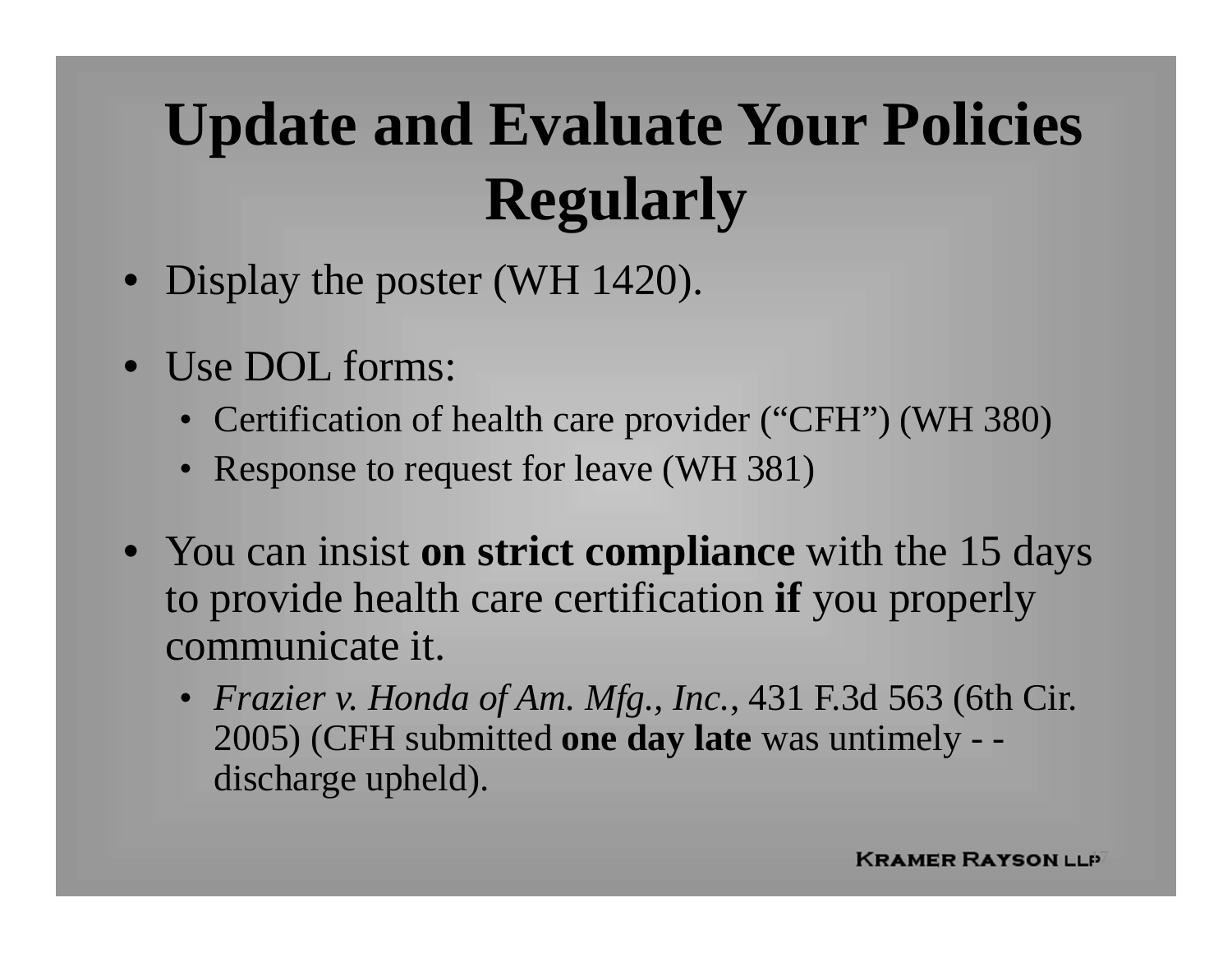#### **2. Focus on Proper Notice**

- Employee must provide notice by **stating "qualifying reason** for the needed leave."
- Employee **need not** assert rights under FMLA or **mention** FMLA.
- If Employee does not give complete information, Employer **must** inquire further.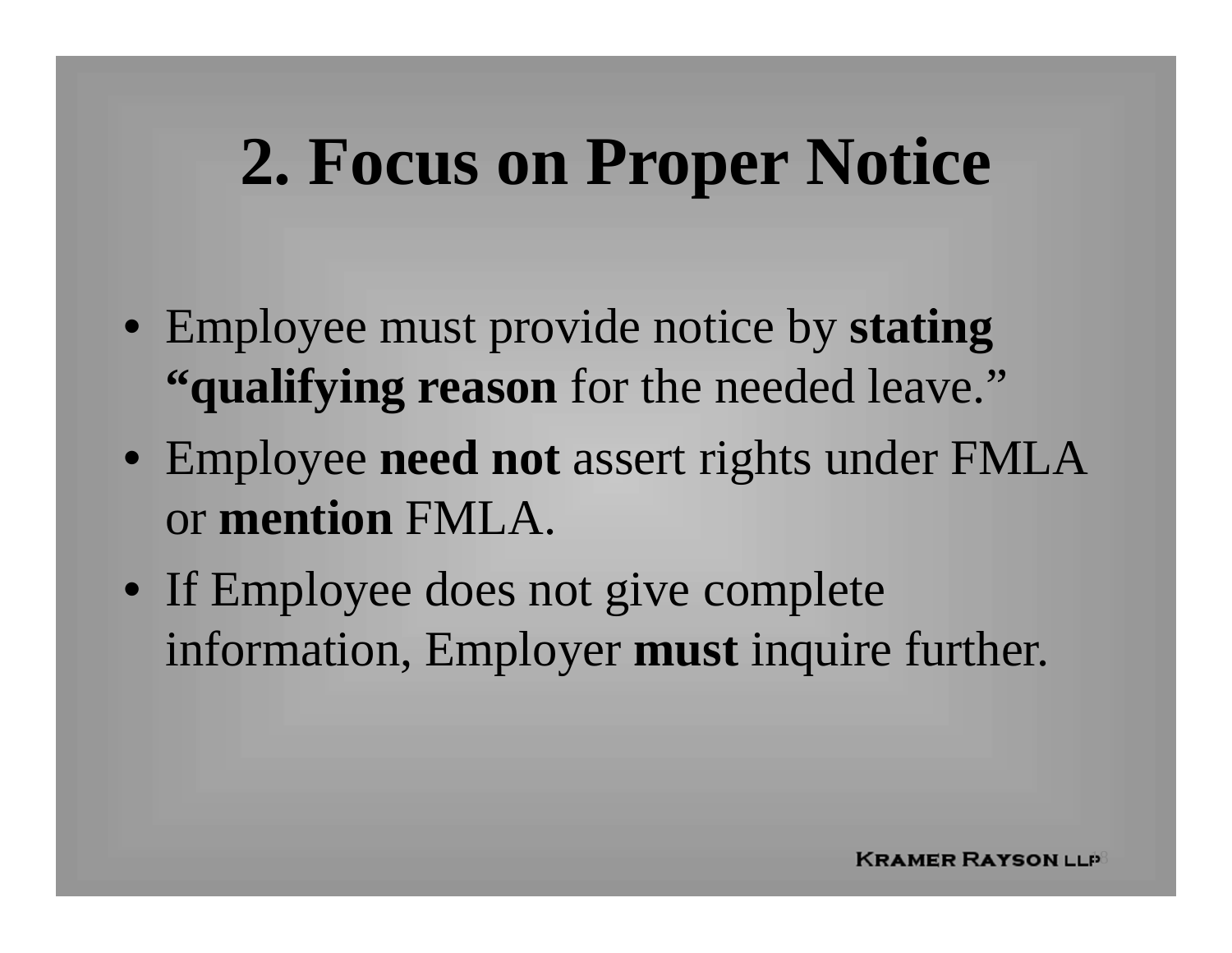#### **What's enough notice?**

- Employee advises he/she will be absent due to medical or family-medical condition that could be "serious health condition."
- Key words: sick children, spouse or parents; in-patient hospitalization; doctor visit; prescription medication; pregnancy; specific chronic/long term conditions like asthma, migraine, cancer.
- Key facts: coupling the above with 3 days absence should trigger inquiry.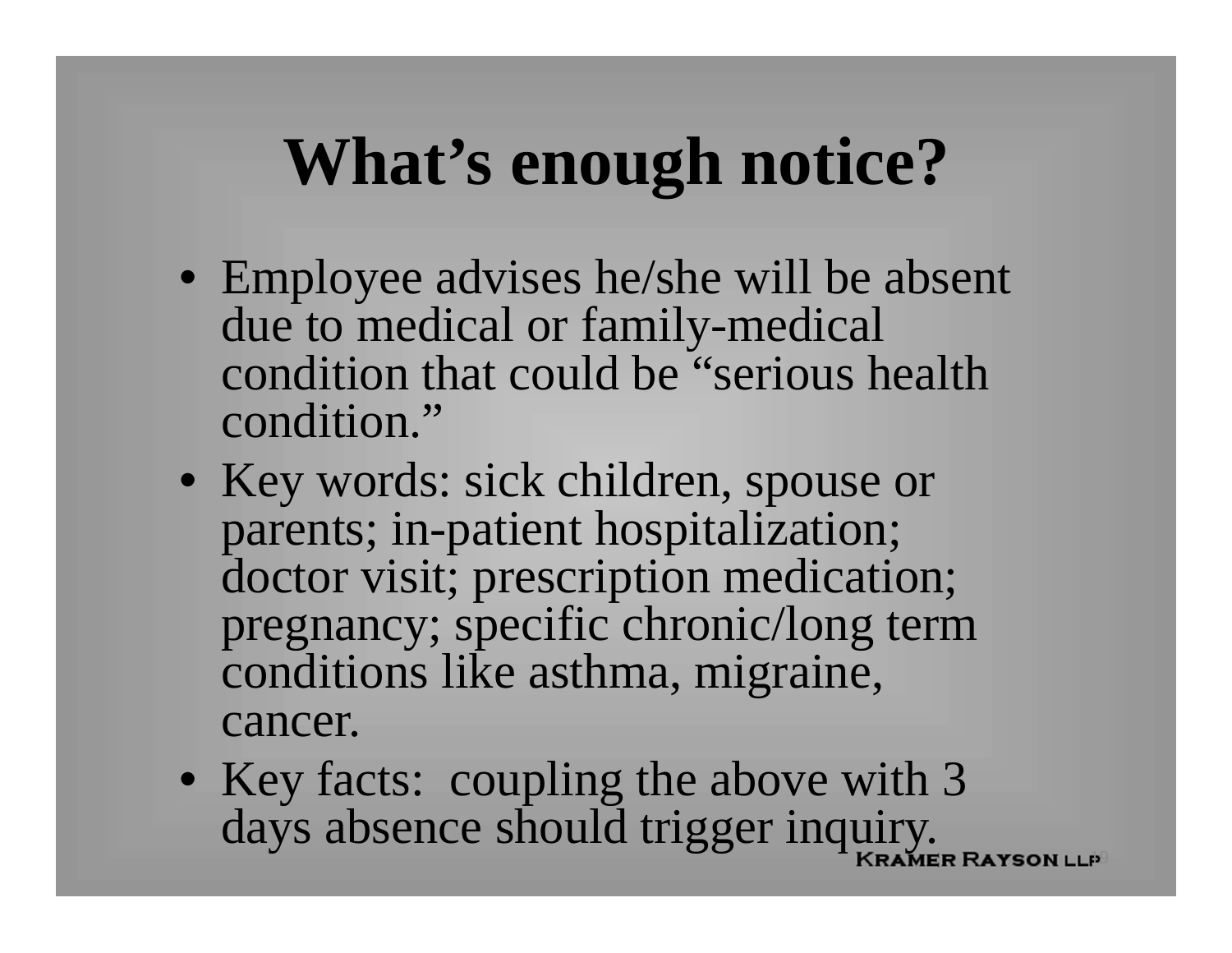#### **What's enough notice?**

- "I need time off for nasal surgery."
- "I need a few days off to care for my sick son."
- "I need to go to the doctor because of my diabetes."
- "I cannot come in because I am depressed."
- "I have been hospitalized from an accident." *Cavin v. Honda of Am. Mfg., Inc.*, 346 F.3d 713 (6th Cir. 2003).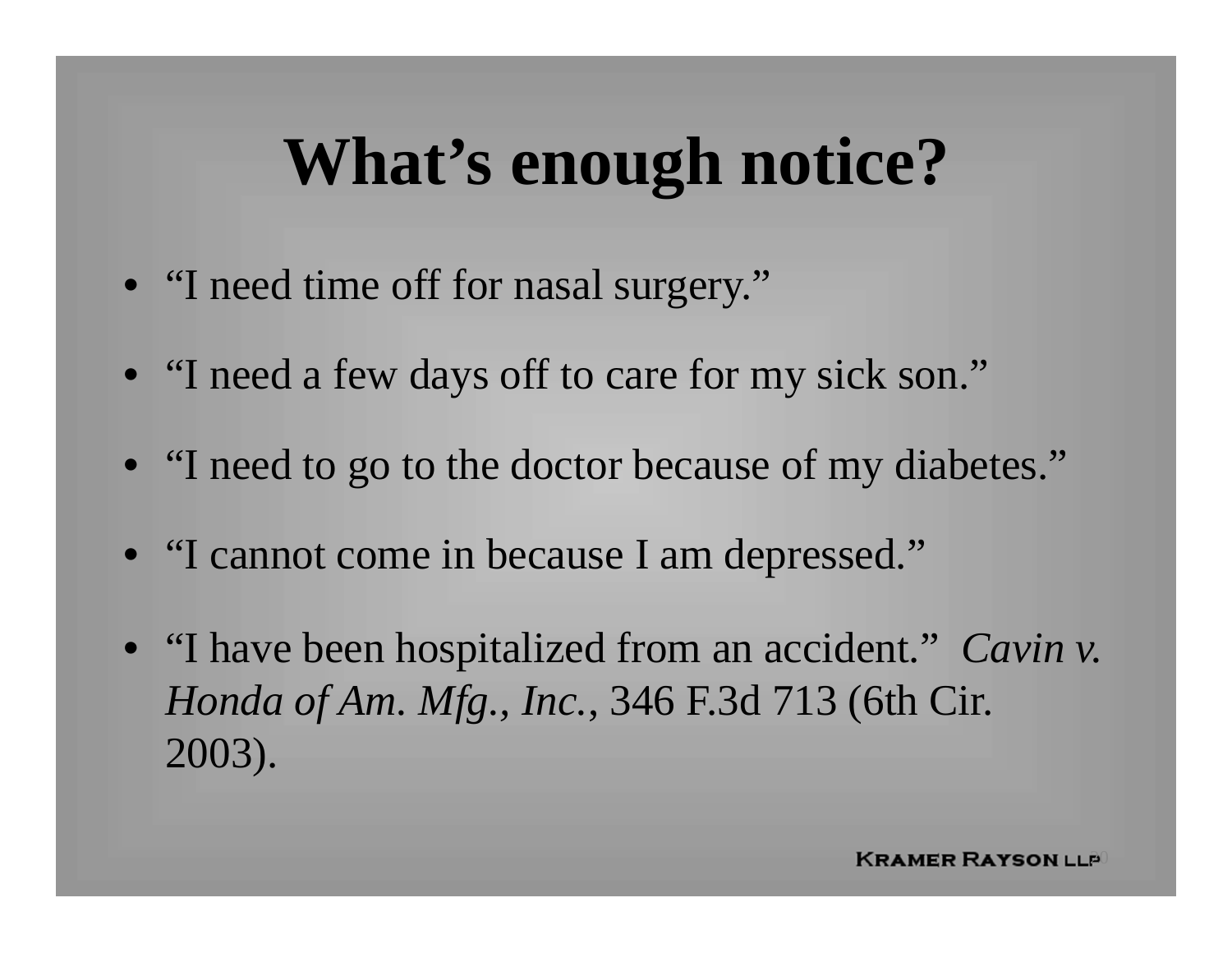#### **What's not enough notice?**

- Saying "I'm sick" and taking three days off the period of absence alone does **not** constitute adequate notice. *Phillips v. Quebecor World RAI Inc*., 450 F.3d 308 (7th Cir. 2006).
- "If you have brain cancer but just tell your employer you have a headache, you have not given the notice that the law requires." *Aubuchon v. Knauf Fiberglass, GMBH*, 359 F.3d 950 (7th Cir. 2004).
- "I twisted my knee and need a sick day" is **not** sufficient. *Walton v. Ford Motor Co.*, 424 F.3d 481 (6<sup>th</sup> Cir. 2005).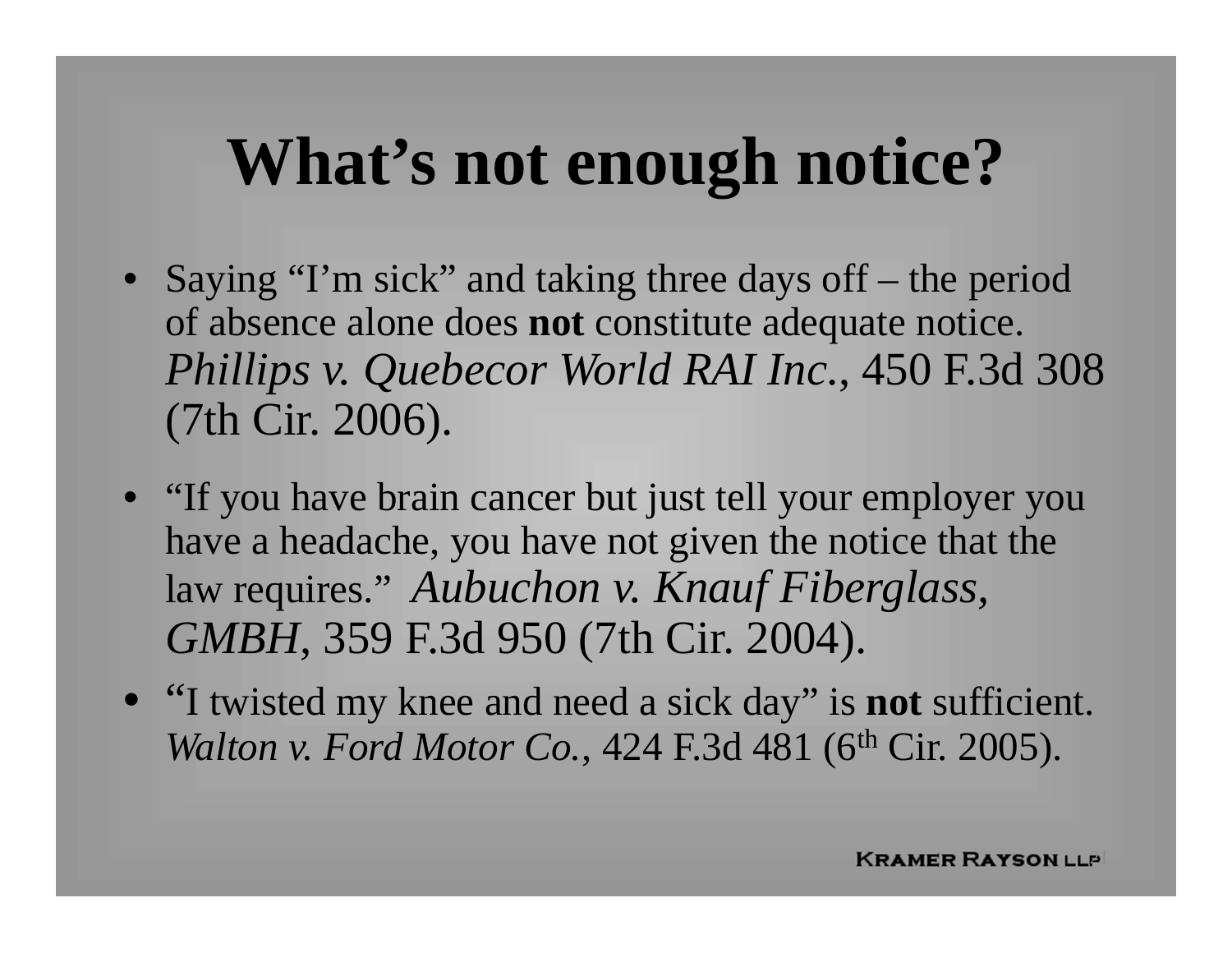#### **3. Get and Use the Right Information**

- When in doubt, designate leave **conditioned** upon returning medical certification.
- Give employees 15 days to return it - nothing less.
- Incomplete certifications - document communication with employee and **give chance to correct**.
- Disputes about RTW deadlines can lead to interference and retaliation claims. Be **very certain** no dispute exists regarding timelines before acting.
	- • *Edgar v. JAC Products*, 443 F.3d 501 (6th Cir. 2006) (no liability for employer only because plaintiff could not have returned to work even if her "late" verification was accepted) KRAMER RAYSON LLP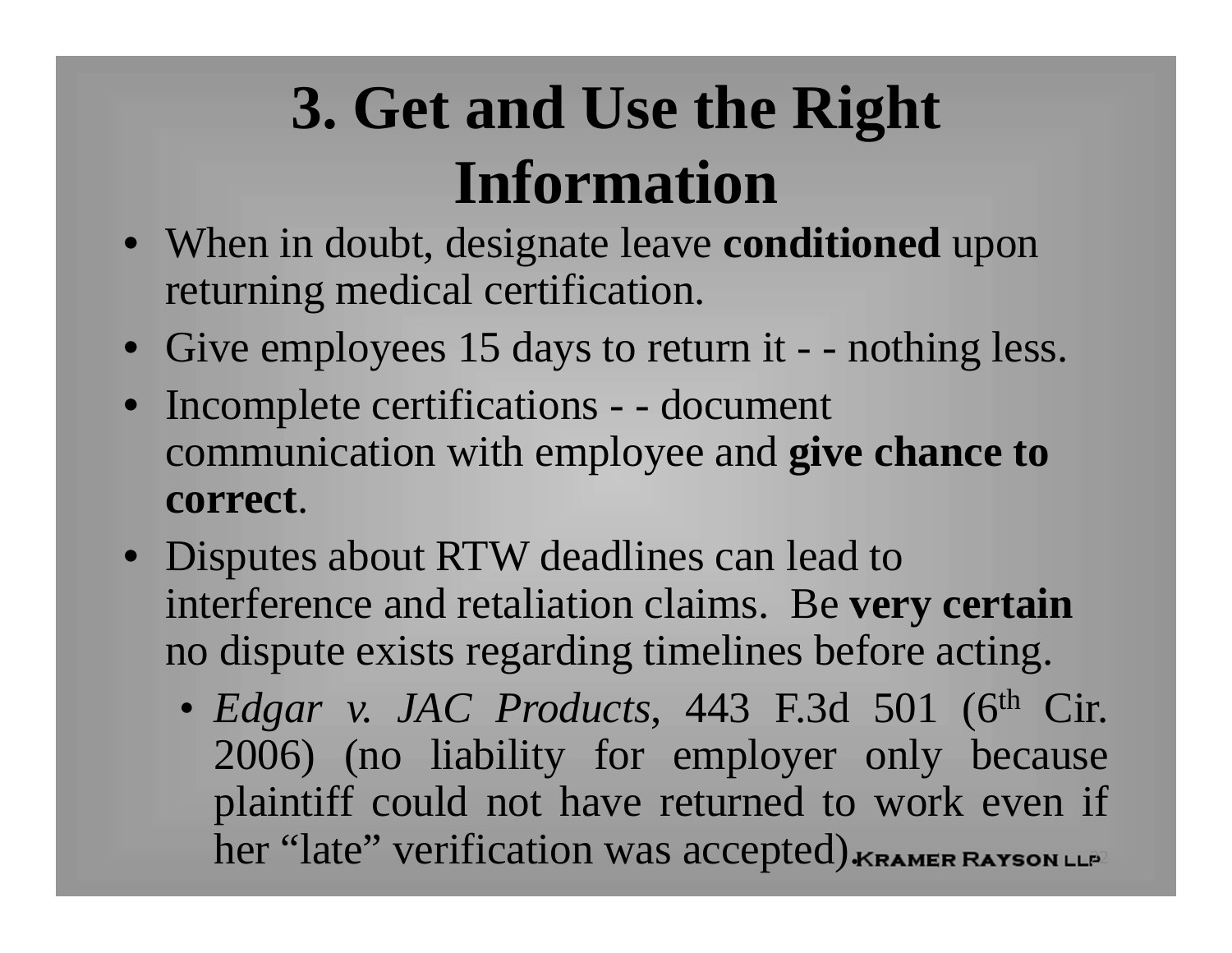#### **3. Get and Use the Right Information (cont.)**

- Medical certification **controls** whether EE has serious health condition and leave duration.
- Do **not** call the employee's healthcare professional (except in workers' compensation situations).
- Properly use the **doctor to doctor** "clarification" provision when you question adequacy of certification.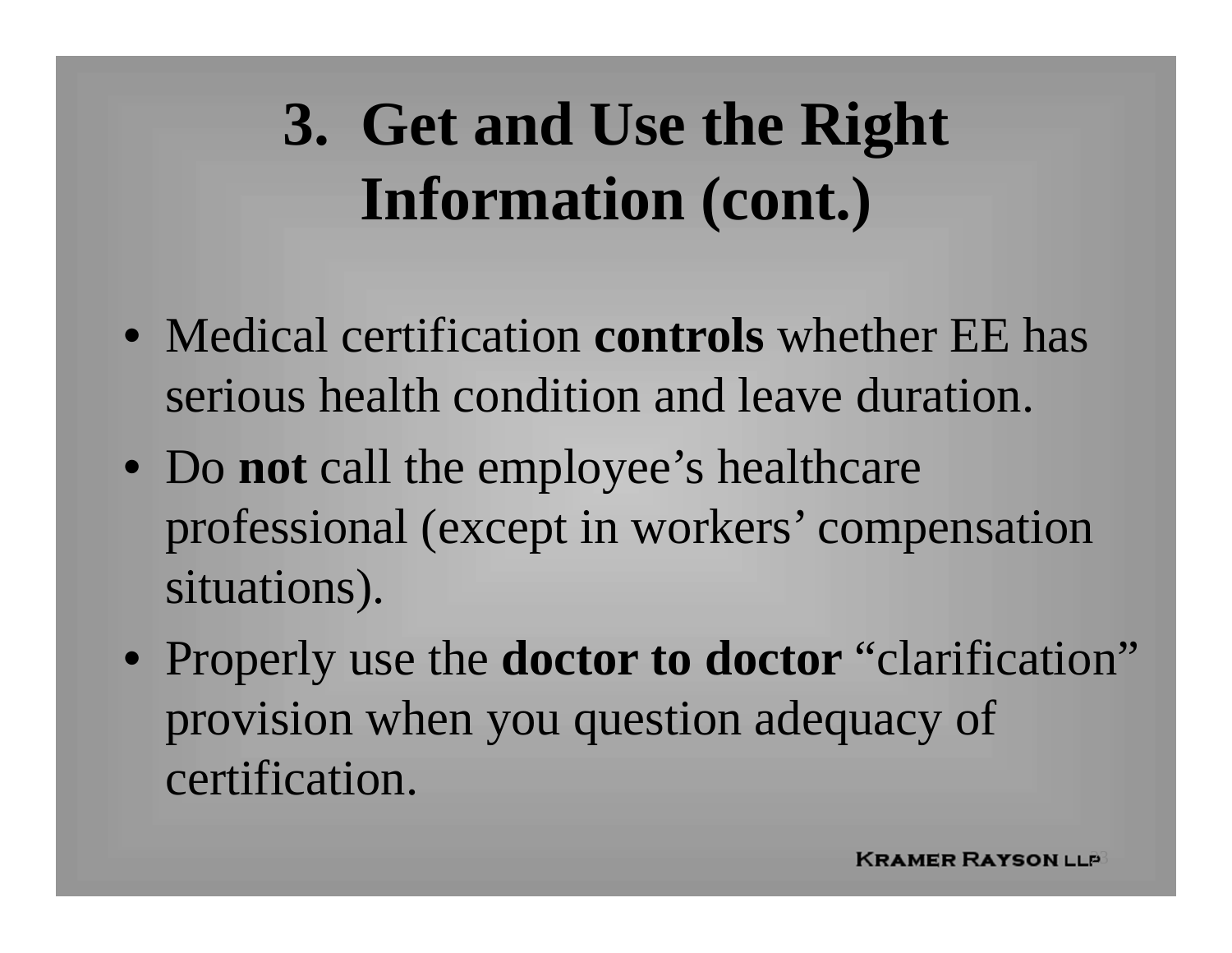#### **4. Understand "Serious Health Condition"**

- Don't focus exclusively on "more than three consecutive days" - other conditions qualify, too.
- Err on the side of **granting** requested FMLA instead of counting the absence under attendance policy.
- Be very **slow to reject** medical certifications- grant the leave as FMLA-covered, count the days, and move on.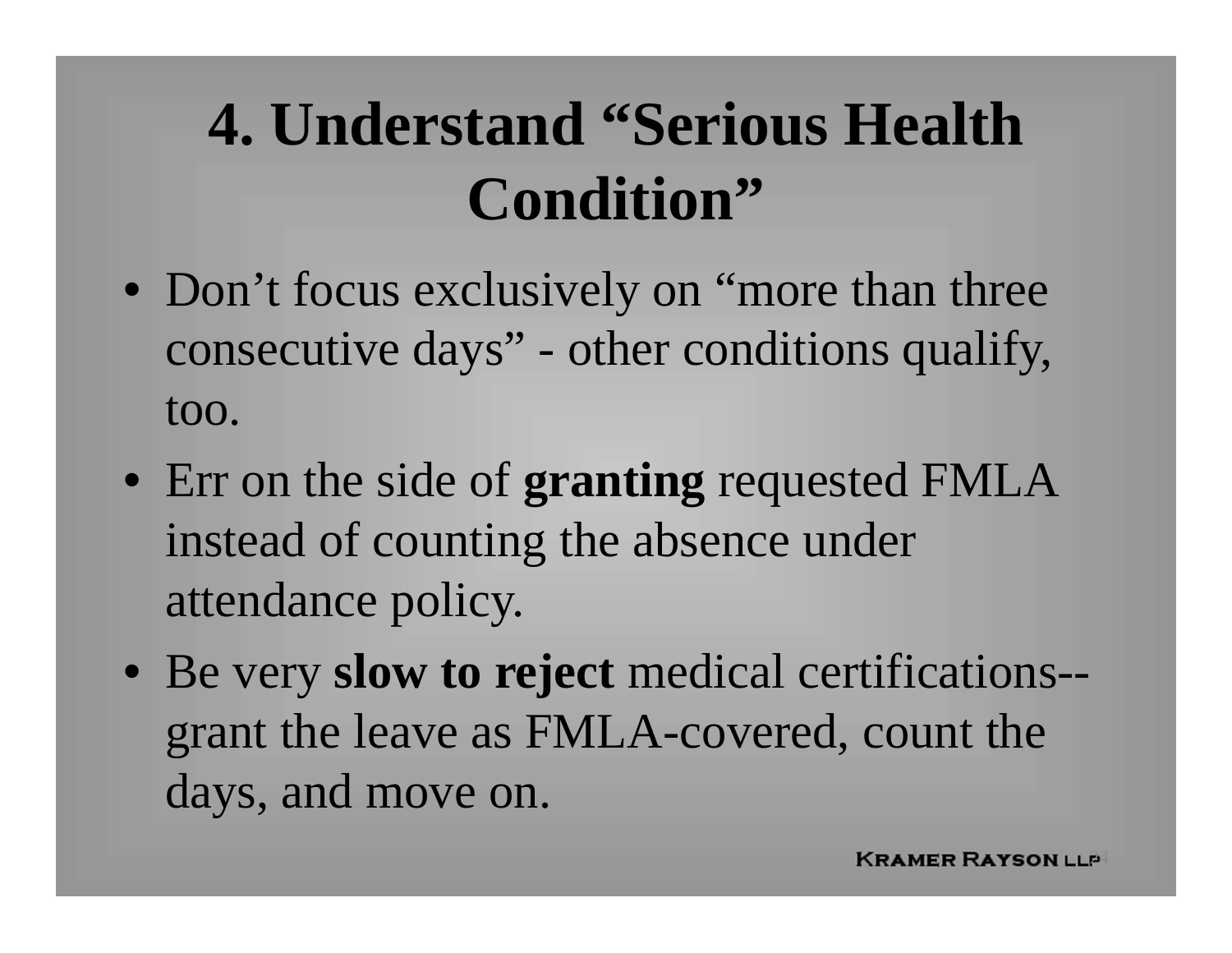#### **5. Manage Intermittent Leaves Effectively**

- • Certification and Recertification Requirements
	- Scrutinize initial certification carefully; decide whether to accept or reject as incomplete or not supported, or, with employee's permission, clarify through your doctor.
	- Require recertification where allowed.
	- $\bullet$ Carefully track the FMLA leave used.
	- • Make sure the absence is related to the condition requiring intermittent leave.
	- *Hoffman v. Professional Med. Team, Inc.,* 394 F.3d 414 (6th Cir. 2005) (no violation where employer insisted on correction of insufficient certification and terminated employee who went into tirade.)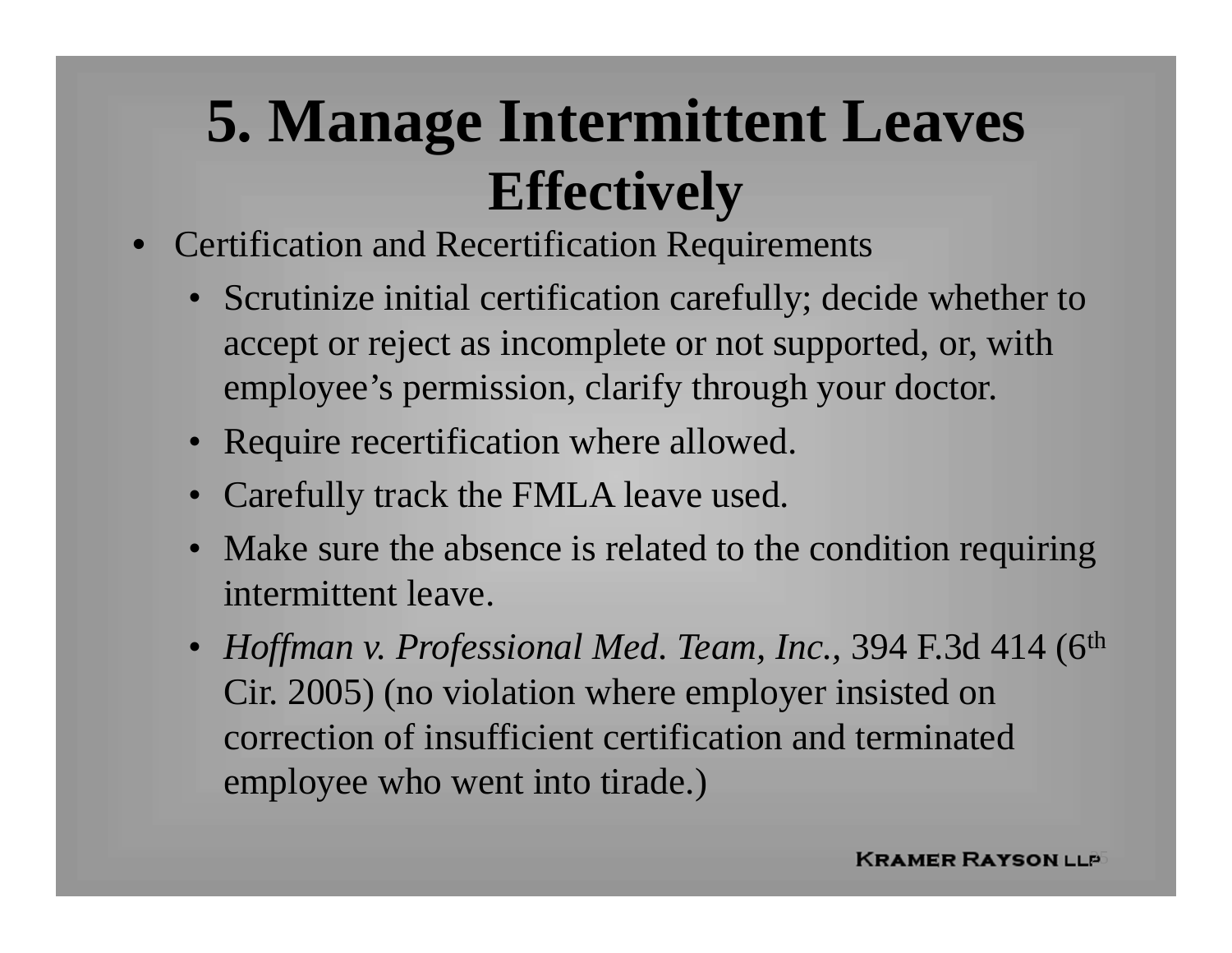#### **Manage Intermittent Leaves Effectively (cont.)**

- Reassignment during intermittent leave
	- •May be utilized to minimize disruption
	- $\bullet$ Employee must receive equal pay and benefits.
- Recertification can be required not less than **"minimum period specified on the certification,"**  or if employee **requests extension** or **doubt is cast**  on validity.
- Require certification no less than every 12 months.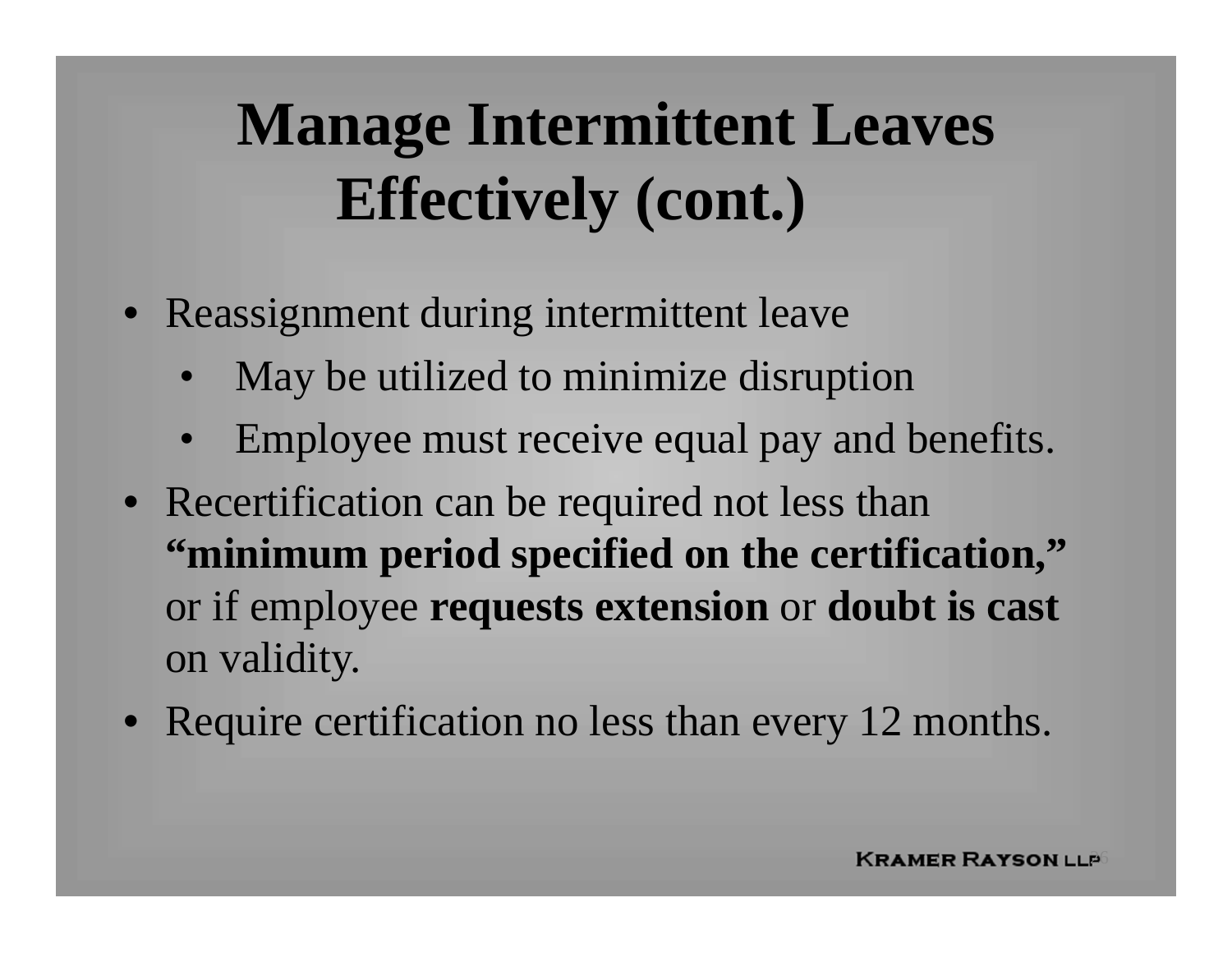#### **Manage Intermittent Leaves Effectively (cont.)**

- Require written verification for absences when connected to treatment or examination.
- Look for suspicious patterns, e.g., Monday/Friday absences - - discuss with employee.
- Discuss with employee the need for nondisruptive scheduling where absences are for treatment or examinations.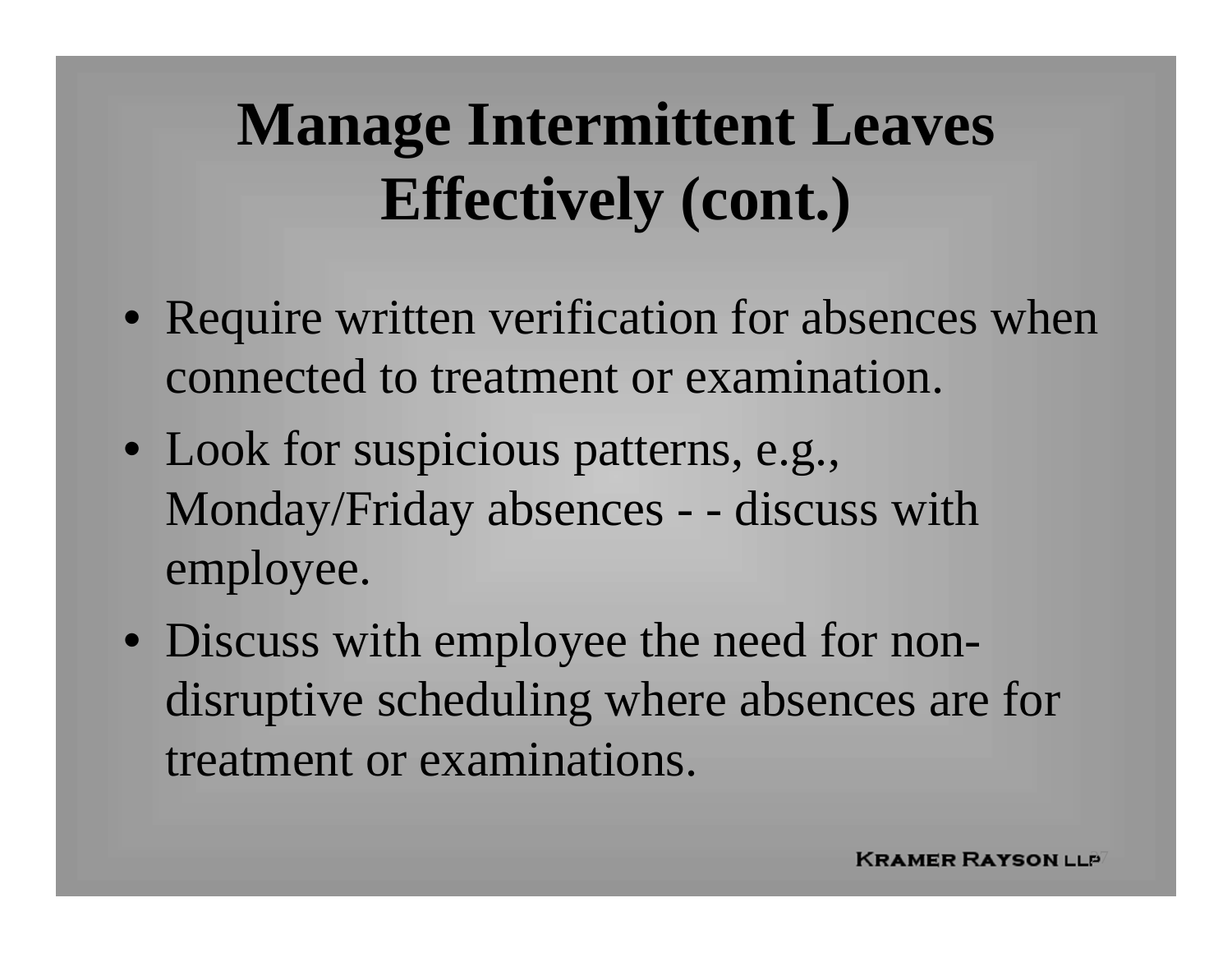#### **6. Coordinate Leaves**

- Don't forget to designate workers' compensation leave time as FMLA time ASAP after the injury.
- Don't allow the end of the 12 week FMLA leave to sneak up on you--communicate early with the employee.
- Send letter to employee prior to exhaustion of FMLA asking employee to coordinate return, obtain return to work certification, etc.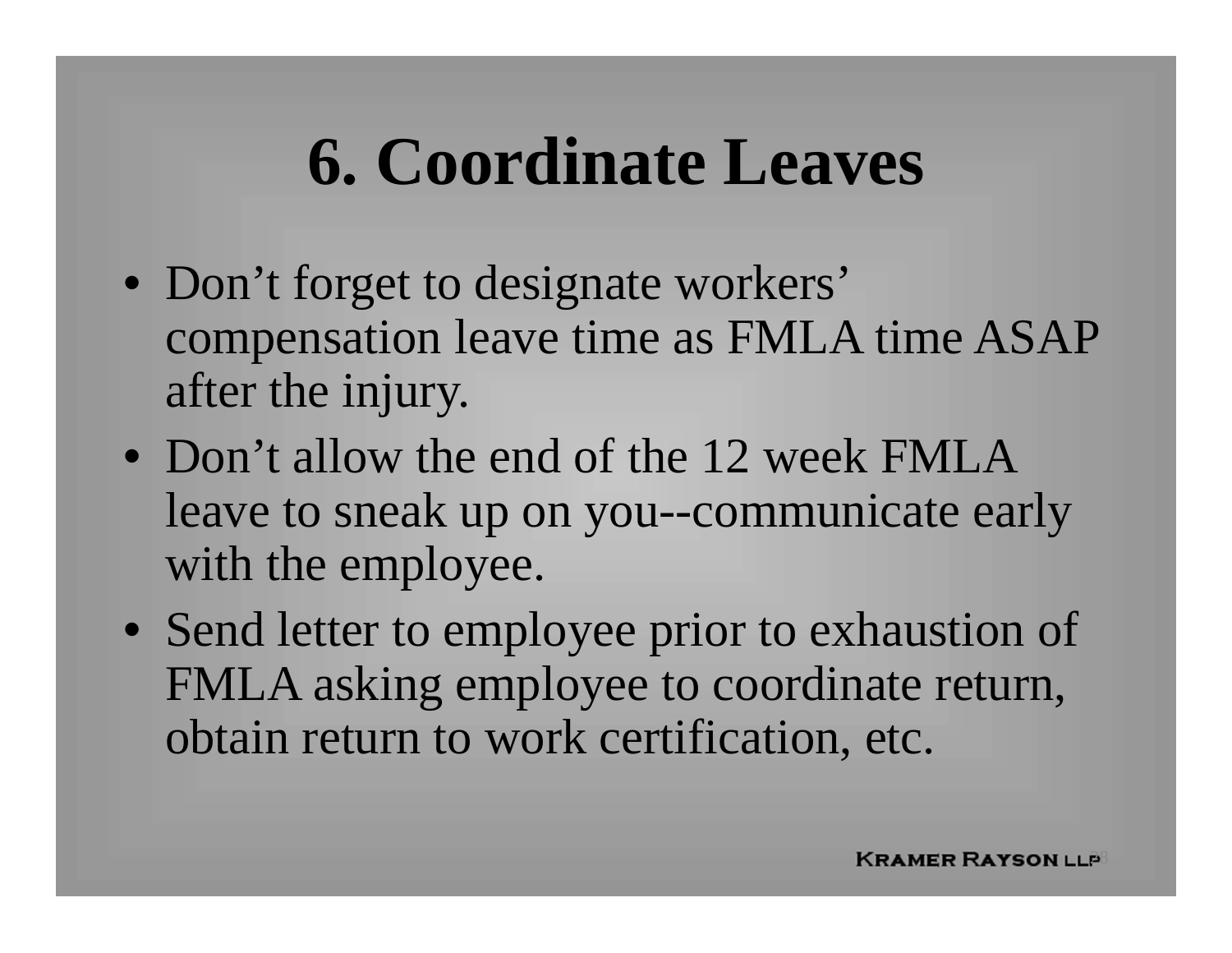#### **7. Develop a Process for Leave Administration**

- Designate a "Leave Coordinator".
- Train supervisors on FMLA basics and when to report absences to the Coordinator.
- Probe supervisors over reason(s) employee gave for absence.
- Use form letters to assist in communicating with employees (do <u>not</u> send blindly- each situation is different).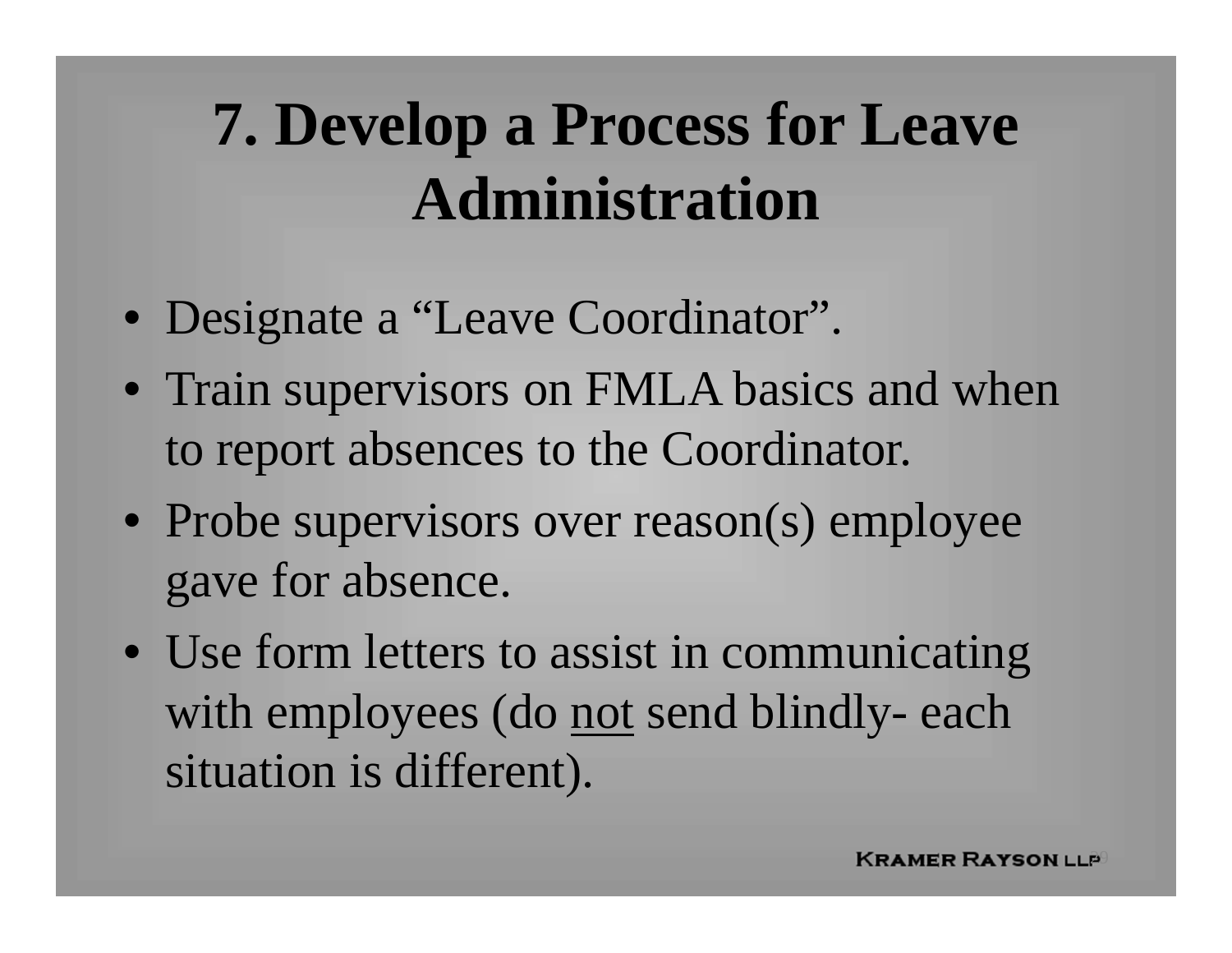## **8. Keep the Right Records**

- **Meticulously** track leave days and hours, retain employee notices, responses to requests for leave, medical certifications, related correspondence, premium payment records, and records of disputes related to leave designations.
- These records are your best ally in any subsequent dispute.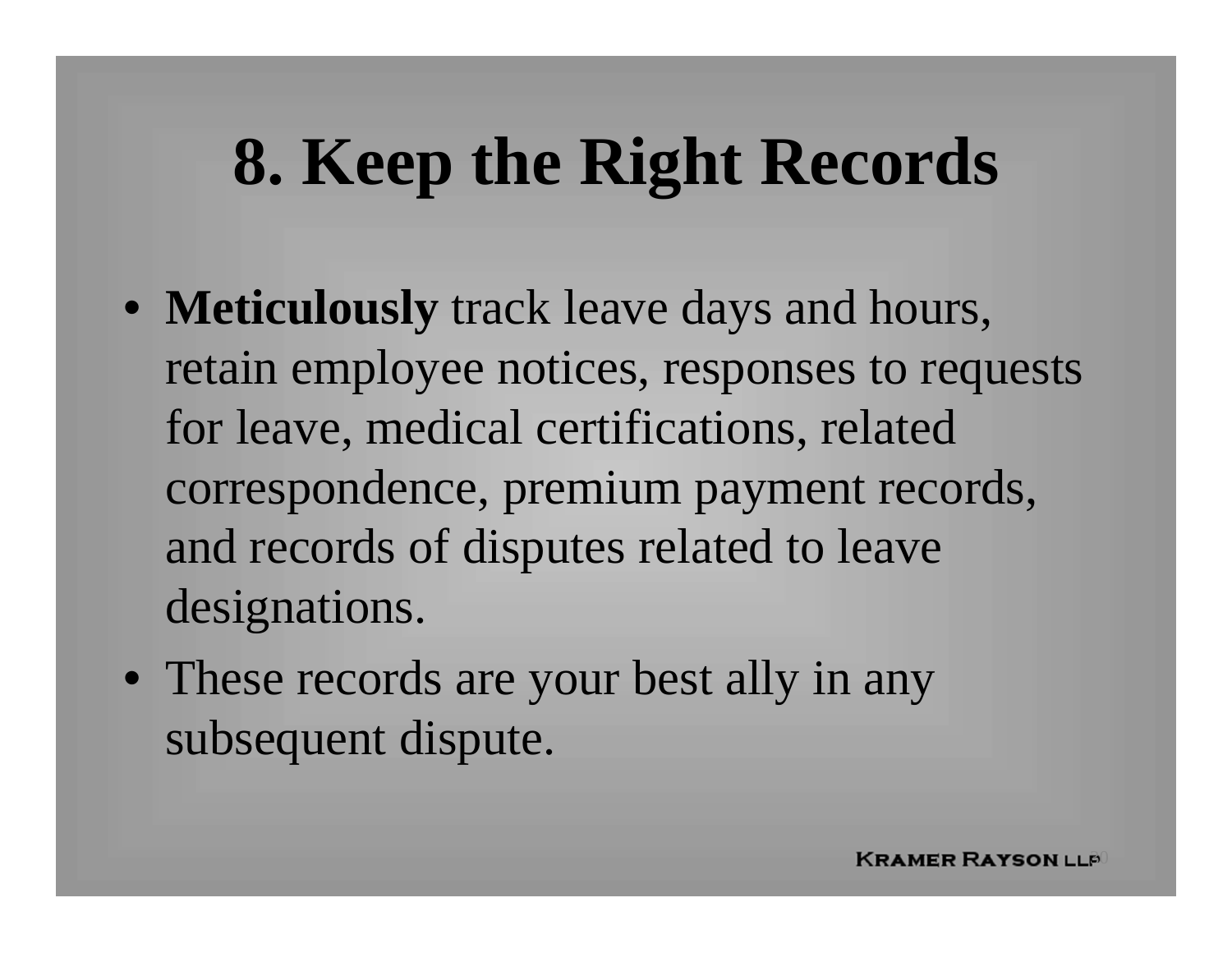## **9. Get Reinstatement Right**

- When employee is ready to return to work and supplies a Fitness for Duty statement, return them to work **within two business days**.
	- • *Hoge v. Honda of Am. Mfg., Inc.*, 384 F.3d 238 (6th Cir. 2004).
	- • *Brumbalough v. Camelot Care Centers, Inc.,* 427 F.3d 996 (6<sup>th</sup> Cir. 2005).
- Address job function doubts and/or ADA accommodation issues **after** returning employee to work.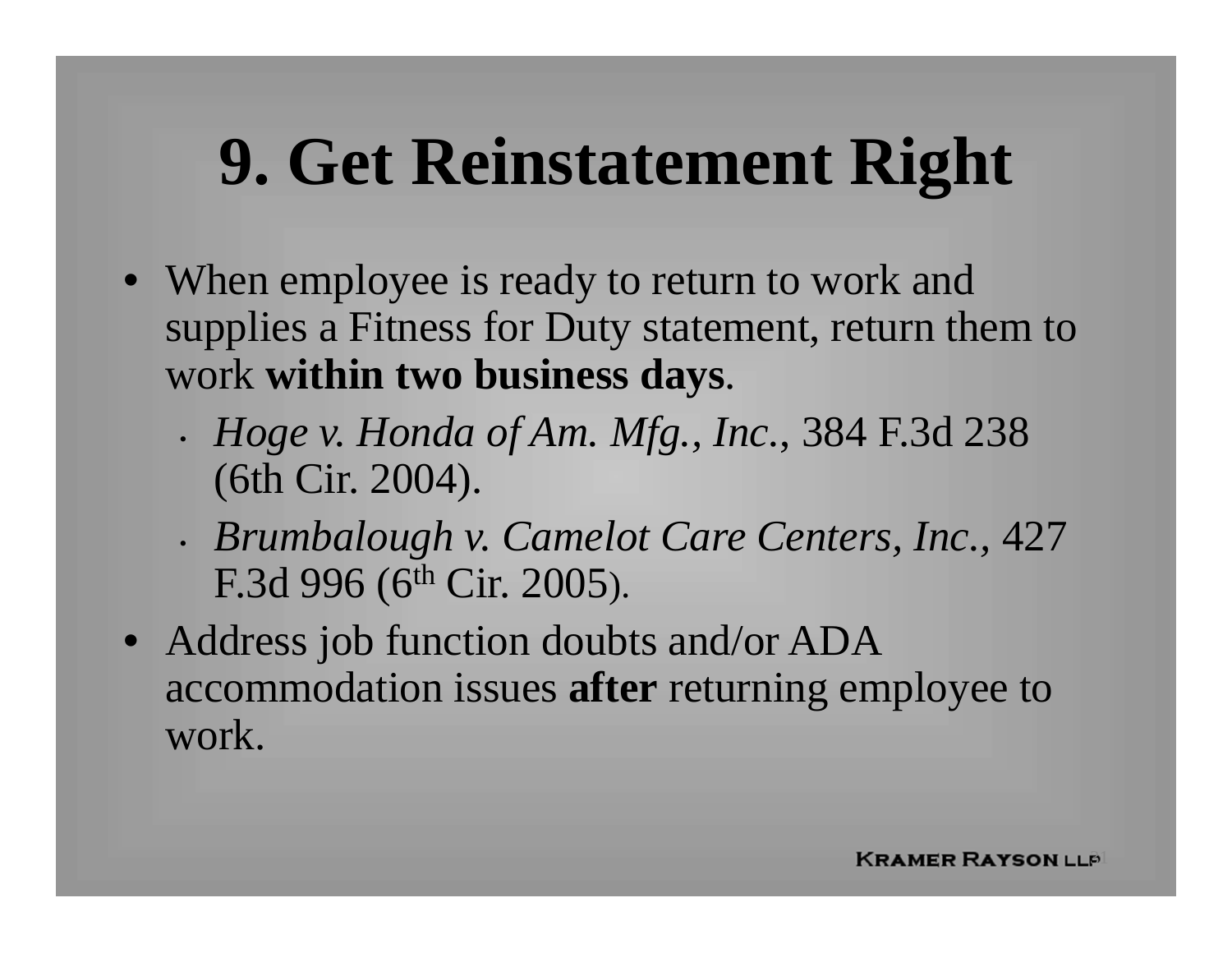## **10. Repel Retaliation Claims**

- Do **not** discipline or terminate under attendance policy without close review of documentation/facts by HR and Counsel.
- Carefully scrutinize any discipline shortly before or after FMLA or workers compensation leave. Always consult HR and counsel.
- If terminating for inability to return or perform job functions, make sure you have reliable information in hand **before** acting.
	- $\mathcal{L}_{\mathcal{A}}$  *Bryson v. Regis Corp.,* 2007 U.S. App. LEXIS 19481 (6th Cir. 2007) ( retaliation claim established where employer terminated **before** it received notice that EE could not return after 12 weeks.)